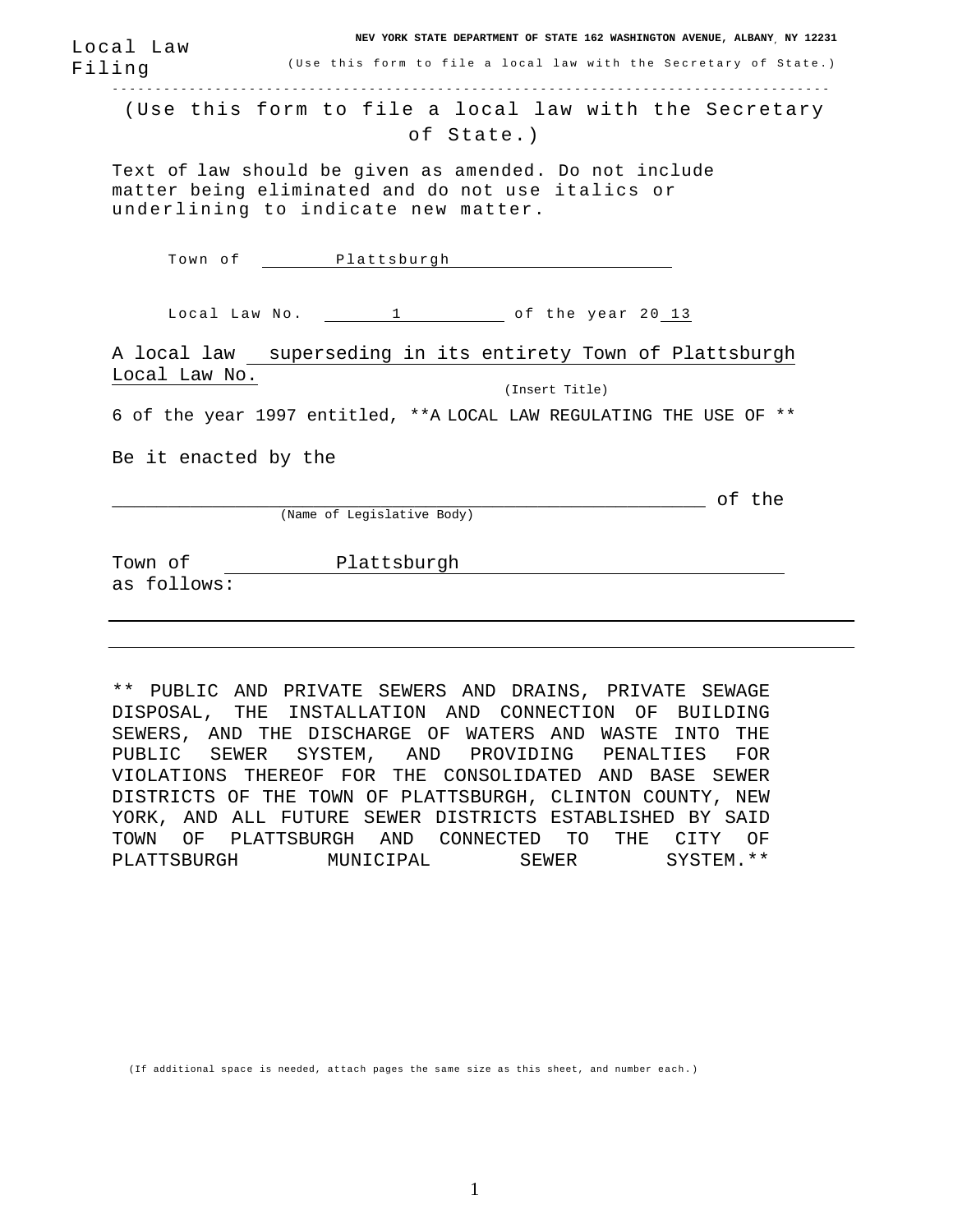# TOWN OF PLATTSBURGH CLINTON COUNTY, NEW YORK 2013 SEWER USE AND INDUSTRIAL PRE-TREATMENT LOCAL LAW TABLE OF CONTENTS

# ARTICLE NO.

### TITLE

PAGE NO.'S

| 1              | General Provisions                                                                       | 3   |
|----------------|------------------------------------------------------------------------------------------|-----|
| $\mathfrak{D}$ | Use of Public Sewers Required                                                            | 11  |
| 3              | Private Sewage Disposal                                                                  | 12. |
| $\overline{4}$ | Building Sewers and Connections                                                          | 13  |
| 5              | Use of Public Sewers                                                                     | 15  |
| 6              | Special Permits for Significant<br>Industrial Users Into the Town's<br>Wastewater System | 21  |
|                |                                                                                          |     |
| 7              |                                                                                          | 27  |
| $\mathsf{R}$   | Inspection                                                                               | 2.8 |
| 9              | Enforcement                                                                              | 30  |
| 10             | Fines, Penalties & Criminal Offenses                                                     | 37  |
| 11             | Partial Invalidity                                                                       | 38  |
| 12             | Conflict                                                                                 | 39  |
| 13             | Effective Date                                                                           | 40  |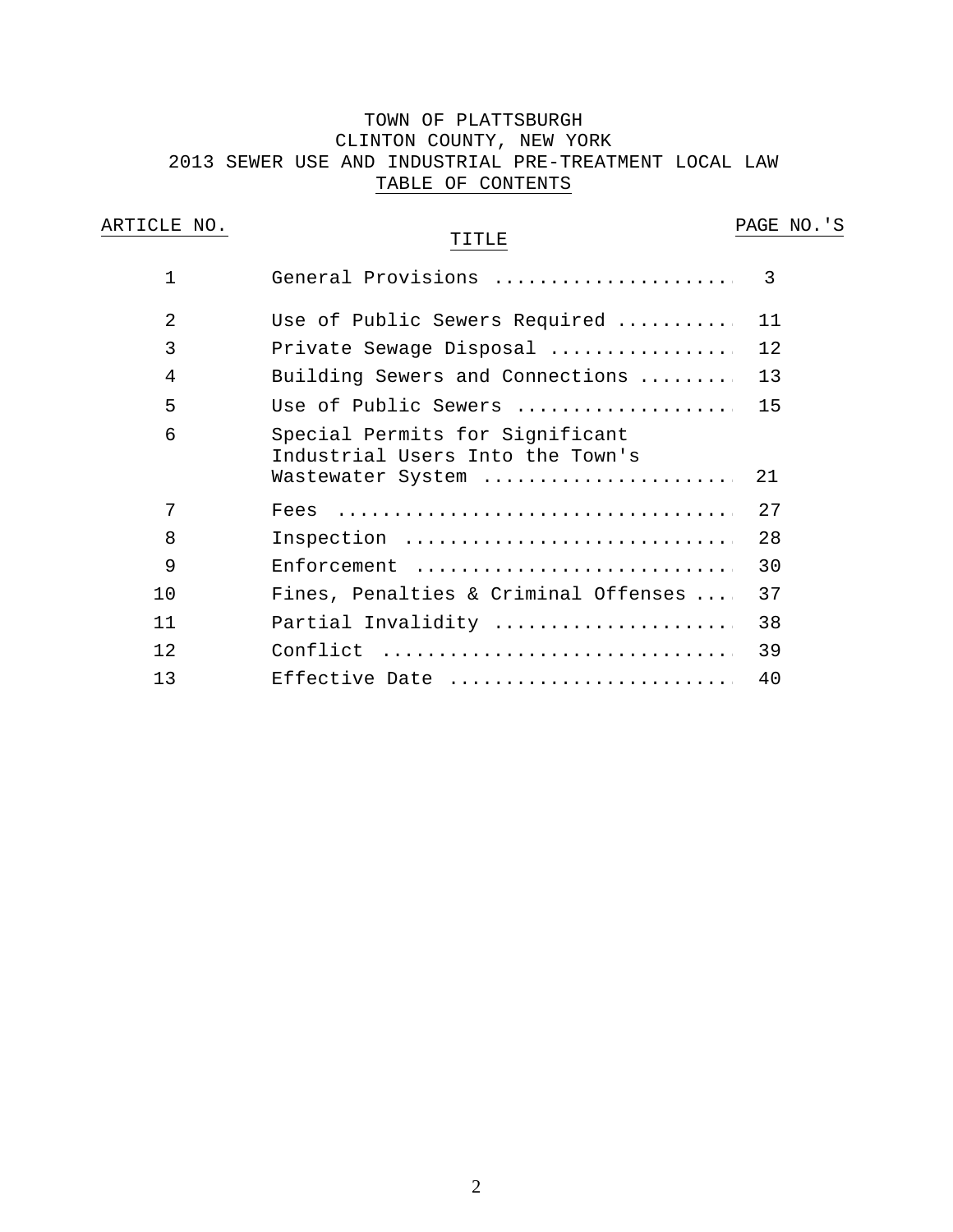## ARTICLE I GENERAL PROVISIONS

SECTION 1.1 - Purpose and Policy. This local law sets forth uniform requirements for direct and indirect contributors into the wastewater collection and treatment system for the Town of Plattsburgh Sewer Districts in the State of New York and will enable the Town of Plattsburgh (hereinafter referred to as "Town") to comply with all applicable State of New York and Federal laws required by the Clear Water Act of 1977 and the general Pretreatment Regulations (40 CFR, Part 403). **This local law hereby revokes and supersedes Town of Plattsburgh Local Law No. 6 of the year 1997 in its entirety.**

The objectives of this local law are:

- (a) to prevent the introduction of pollutants from Town of Plattsburgh sewer districts into the City of Plattsburgh Wastewater System (hereinafter referred to as the "System"), which would interfere with the operation of the System, contaminate the resulting sludge and/or pass through the System inadequately treated into receiving waters -or the atmosphere or which pollutants would be in any way incompatible with the System;
- (b) to improve the opportunity to recycle and reclaim sludge from the System; and
- (c) to provide for equitable distribution of the cost of the System among the customers of the Town sewer districts serviced by the System.

This local law provides for (1) the regulation of direct and indirect contributors to the System through the issuance of permits to users and through enforcement of general requirements for the other users, (2) authorizes monitoring and enforcement activities, (3) requires "significant industrial user" reporting, (4) assures that existing capacity of customers will not be pre-empted, and (5) provides for the setting of fees for the equitable distribution of costs resulting from the program established herein.

This local law shall apply to users within the boundaries of the Consolidated and Base Sewer District, and to users outside the Town's sewer districts who are, by contract or agreement with the sewer districts for the Town, users of wastewater collection by a Town sewer district and the System which services such wastewater collection. This local law shall also apply to all future sewer districts established by the Town and connected to the System.

Section 1.2 - Abbreviations. The following abbreviations shall have the following designated meanings.

| ASTM             | - American Society of Testing Materials |
|------------------|-----------------------------------------|
| BOD.             | - Biochemical Oxygen Demand             |
| CFR <sup>1</sup> | - Code of Federal Requiations           |
| COD              | - Chemical Oxygen Demand                |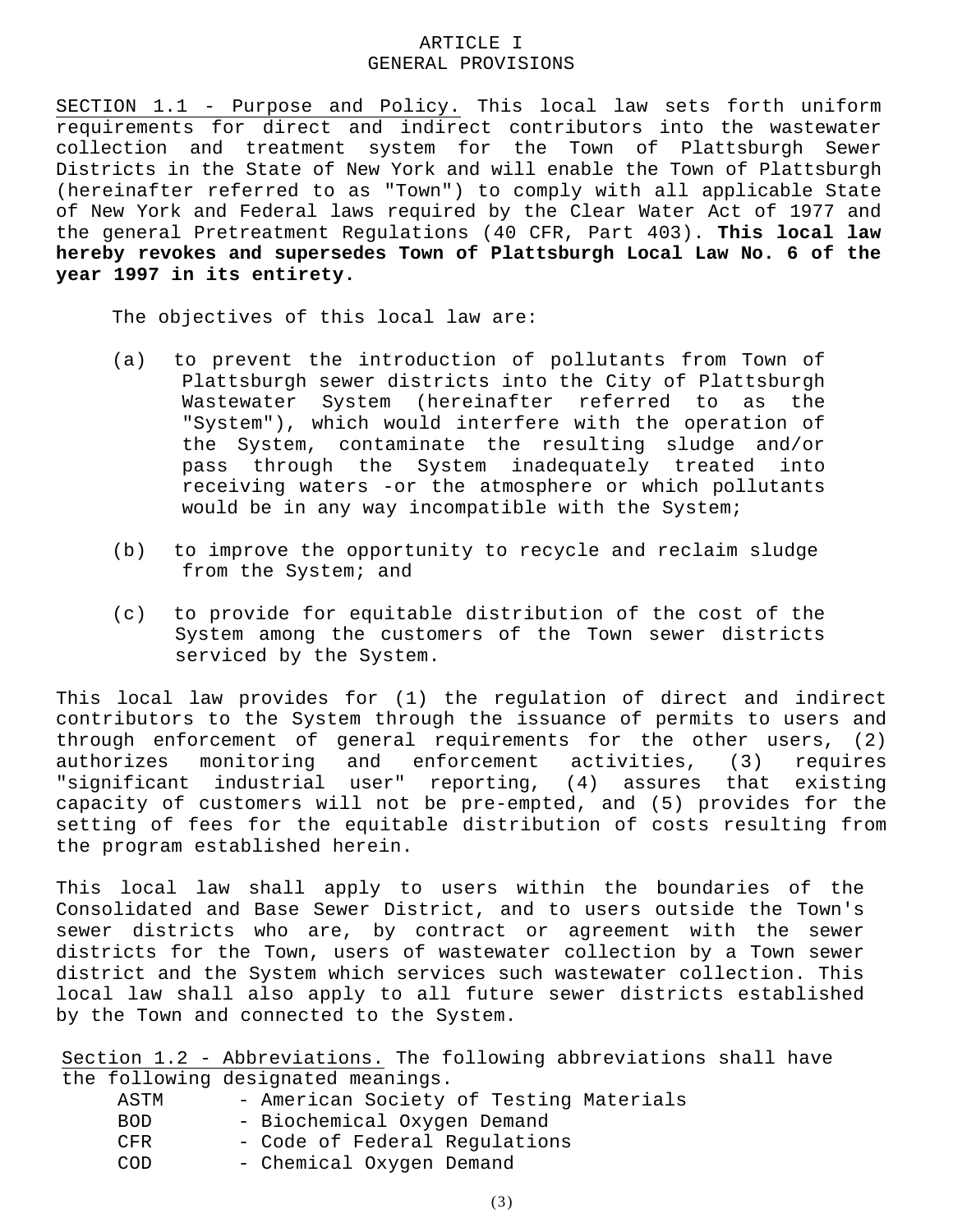| EPA          | - Environmental Protection Agency                          |
|--------------|------------------------------------------------------------|
| $\mathbf{1}$ | - Liter                                                    |
| mq           | - Milligrams                                               |
| mg/l         | - Milligrams per liter                                     |
| NPDES        | - National Pollutant Discharge Elimination System          |
|              | Conservation                                               |
| NYSDEC       | - New York State Dept. of Environmental                    |
|              | Conservation                                               |
| O&M          | - Operation and Maintenance                                |
| POTW         | - Publicly-Owned Treatment Works                           |
| SIC          | - Standard Industrial Classification                       |
| SIU          | - Significant Industrial User                              |
| <b>SPDES</b> | - New York State Pollutant Discharge Elimination<br>System |
| SWDA         | - Solid Waste Disposal Act, 42 U.S.C. 6901, et. seq.       |
| TSS          | - Total Suspended Solids                                   |
| USC          | - United States Code.                                      |
| WPCP         | - City of Plattsburgh Water Pollution Control<br>Plant     |
| WPCF         | - Water Pollution Control Federation'                      |

Section 1.3 - Definitions. The following words and terms as used in this local law, shall have the following meanings unless the context or use specifically indicated otherwise:

Act of "the Act". The Federal Water Pollution Control Act, also known as the Clean Water Act, as amended, 33 U.S.C. 1251, et. seq.

Administrator. The Administrator of the USEPA.

Approval Authority. The Director in NPDES state with an approved state pretreatment program and the Administrator of the EPA in a NPDES state without an approved state pretreatment program.

Authorized Representative of Industrial User. An authorized representative of an industrial user may be:

- (i) a principal executive officer of at least the level of vice President if the industrial user is a corporation;
- (ii) a general partners or proprietor if the industrial user is a partnership or proprietorship; or
- (iii)a duly-authorized representative of the individual designated above if such representative is responsible for the overall operation of the facilities from which the indirect discharge originates.

Biochemical Oxygen Demand (BOD). The quantity of oxygen utilized in the biochemical oxidation of organic matter under standard laboratory procedure for five  $(5)$  days at twenty  $(20^{\circ})$  degrees centigrade expressed in milligrams per liter (mg/1).

Building Drain. That part of the lowest horizontal piping of a drainage system which receives the discharge from soil, waste and other drainage pipes inside the walls of the building and conveys it to the building sewer, beginning five feet (1.5 meters) outside the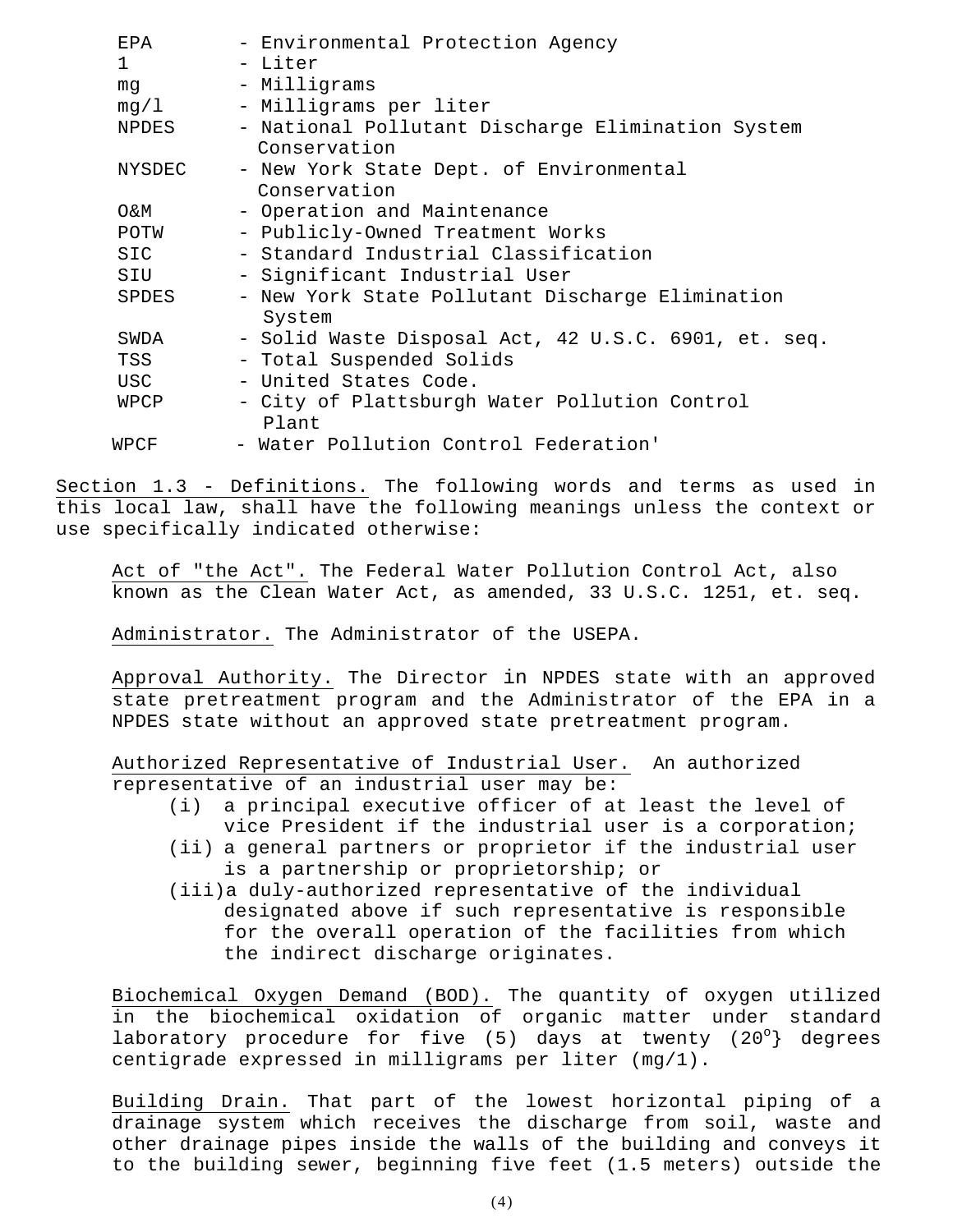inner face of the building wall. "Building Sewer" shall mean the extension from the building drain to the public sewer or other place of disposal.

Building Sewer. The sewer pipe or extension from the building drain to the public sewer or other place of disposal.

Combined Sewer. A sewer receiving both surface runoff and sewage.

Categorical Standards. National Categorical Pretreatment Standards or Pretreatment Standards.

City. The City of Plattsburgh.

Cooling Water. The water discharged from any use, such as air conditioning, cooling or refrigeration, or to which the only pollutant added is heat.

Compatible Pollutant. Biochemical oxygen demand, suspended solids, pH and fecal coliform bacteria, plus any additional pollutants identified in the City's Water Pollution Control Plant's SPDES permit, where this plant is designed to treat such pollutants and, in fact, does treat such pollutants to the degree required by the WPCP SPDES permit.

Control Authority. The term "Control Authority" shall refer to the "Approval-Authority" as defined herein.

Direct Discharge. The discharge of treated or untreated wastewater directly to the waters of the State of New York.

Easement. Private property through which the Town holds a duly negotiated easement for the purposes of, but not limited to, inspection, observation, measurement, sampling, repair and maintenance of the wastewater system or appurtenances thereto.

Environmental Protection Agency or EPA. The United States Environmental Protection Agency.

Garbage. Solid wastes from the domestic and commercial preparation, cooking and dispensing of food and from the handling, storage and sale of produce.

Grab Sample. A sample which is taken from a waste stream on a onetime basis with no regard to the flow in the waste stream and without consideration of time.

Holding Tank Waste. Any waste from holding tanks such as vessels, chemical toilets, campers, septic tanks and vacuum-pump tank trunks.

Incompatible Pollutant. All pollutants other than compatible pollutants as defined herein.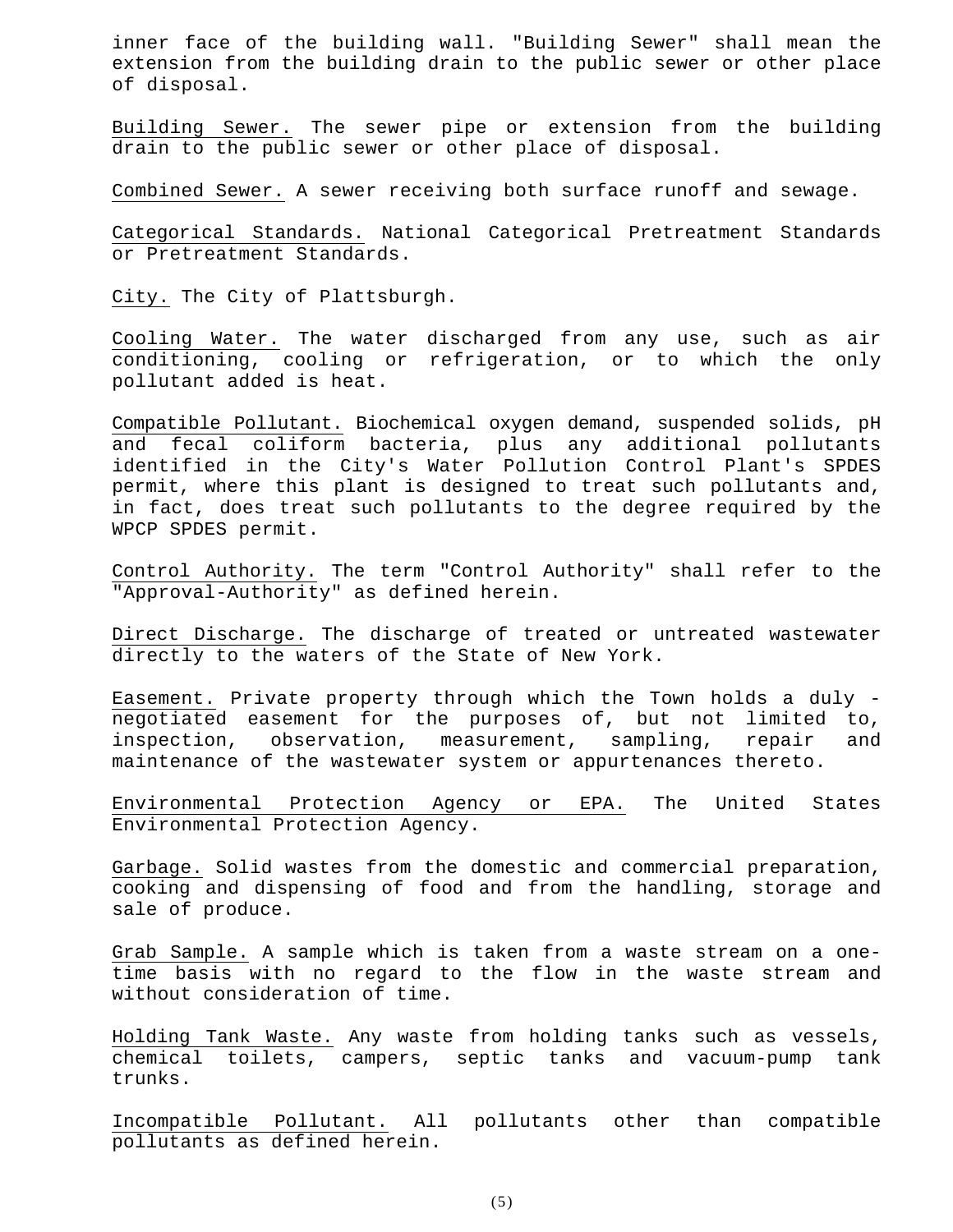Indirect Discharge. The discharge or the introduction of nondomestic pollutants from any source regulated under section 307 (b) or (c) of the Act (33 U.S.C. 1317) into the POTW (including holding tank waste discharged into the system).

Industrial User. A source of Indirect Discharge which does not constitute a "discharge of pollutants" under regulations issued pursuant to section 403 of the Act (33 U.S.C. 1342).

Industrial Waste. The liquid wastes from industrial manufacturing processes, trade or business, as distinct from sanitary sewage.

Interference. The inhibition or disruption of the Town's Wastewater System or the City's Water Pollution Control Plant treatment processes or operations which contribute to a violation of any requirement of the City's SPDES Permit. The term includes prevention of sewage sludge use or disposal by the City in accordance with section 405 of the Act (33 U.S.C. 1345) or any criteria, guidelines or regulations developed pursuant to the Solid Waste Disposal Act (SWDA), the Clean Air Act, the Toxic Substances Control Act or more stringent state criteria (including those contained in any State sludge management plan prepared pursuant to Title IV of SWDA applicable to the method of disposal or use employed by the City's Water Pollution Control Plant).

National Categorical \_\_\_\_\_\_\_\_\_\_\_\_Pretreatment Standard. Any regulation containing pollutant discharge limits promulgated by the EPA in accordance with section 307 (b) and (c) of the Ace (33 U.S.C. 1347) which applies to a specific category of Industrial User.

National Prohibitive Discharge Standard or "Prohibitive Discharge Standard". Any regulation developed under the authority of section 307 (b) of the Act and 40 CFR, section 403.5.

Natural Outlet. Any outlet into a watercourse, pond, ditch, lake or other body of surface or ground water.

New Source. Any building, structure, facility or installation from which there is or may be **a** discharge, the construction of which commenced:

- (a) After promulgation of Pretreatment Standards under section 307 (c) of the Act, which are applicable to such source; or
- (b) After proposal of Pretreatment Standards in accordance with section 307 (c) of the Act, which are applicable to such source but only if the standards are promulgated in accordance with section 307 (c) within 120 days of their proposal.

Pass Through. A discharge which exits the City WPCP into water of the United States in quantities or concentrations which alone or in conjunction with a discharge or discharges from other sources, causes, contributes to the cause of, or increases the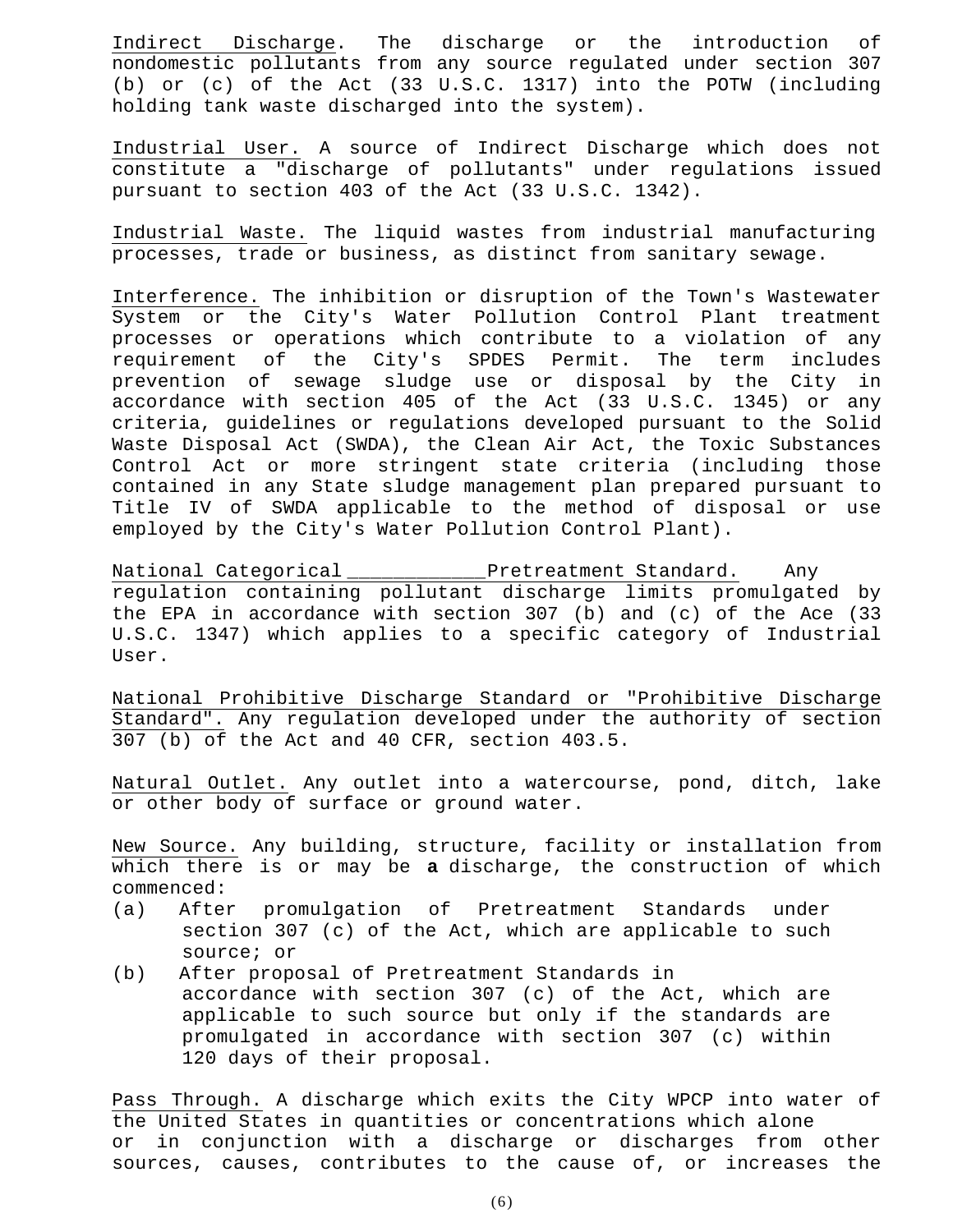magnitude or duration of, a violation of any requirement of the City WPCP's SPDES permit.

Person. Any individual, firm, company, association, partnership, society, joint stock company, corporation, group, trust, estate, governmental entity or any other legal entity or their representatives, agents .or assigns.

pH. A measure of the acidity or alkalinity in a water or wastewater discharge.

Pollution. The man-made or man-induced alteration of the chemical, physical, biological and radiological integrity of water.

Pollutant. Any dredged spoil, solid waste, incinerator residue, sewage sludge, munitions, chemical wastes, biological materials, radioactive materials, heat, wrecked or discharged equipment, rock, sand, cellar dirt and industrial, municipal and agricultural waste discharged into water.

Pretreatment or Treatment. The reduction of the amount. of pollutants, the elimination of pollutants or the alteration of the nature of pollutant properties in wastewater to a less harmful state prior to or in lieu of discharging or otherwise introducing such pollutants into the Town's Sewer District System or Publicly Owned Treatment Works (POTW). The reduction or alteration can be obtained by physical, chemical or biological processes or process changes and other means, except as prohibited by 40 CFR section 403.6 (d).

Pretreatment Requirements. Any substantive or procedural requirement related to pretreatment imposed on an industrial user, other than a National Pretreatment Standard.

Pretreatment Standards. Prohibited discharge standards, categorical pretreatment standards, and local limits.

Prohibited Discharge Standards. Absolute prohibitions against the discharge of certain substances as set forth in Section 5.1.

Properly-Shredded Garbage. The wastes from the preparation, cooking and dispensing of food that have been shredded to such a degree that all particles will be carried freely under the flow conditions prevailing in public sewers, with no particle greater than one-half (1/2) inch (1.27 centimeters) in any dimension.

Public Sewer. A sewer controlled by public authority in which all owners of abutting properties have equal rights.

Publicly-Owned Treatment Works (POTW). A treatment works as defined by section 212 of the Act (33 U.S.C. 1292) which is owned in this instance by the City. For the purpose of this local law, "POTW" shall also include any sewers that convey wastewater to the POTW from persons outside the City who are, by contract or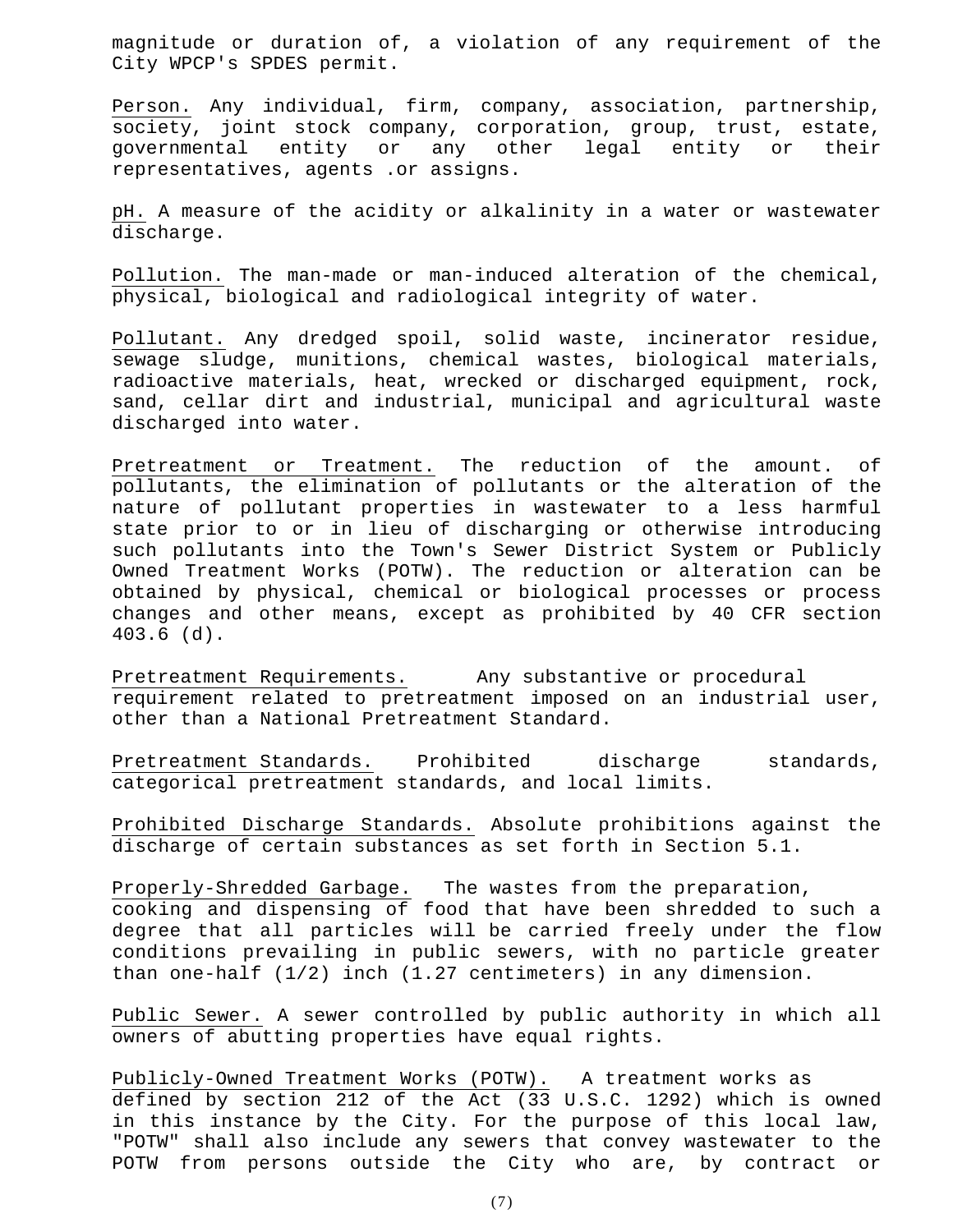agreement with the City, users of the City's POTW.

Sanitary Sewer. A sewer which carries sewage and to which storm surface water and ground water are not intentionally admitted.

Sewage. A combination of the water-carried waste from residences, business buildings, institutions and industrial establishments, together with such ground, surface and storm water as may be present.

Sewage Treatment Plant. Any arrangement of devices and structures used for treating sewage.

Sewage Works. All facilities for collecting, pumping, treating and disposing of sewage. .

Sewer. All pipe or conduit for carrying sewage.

Significant Industrial User. Any industrial user of the Town's Wastewater Disposal System who:

- (i) is subject to promulgated categorical pretreatment standards (NRDC Consent Decree Industries)
- (ii) found by the Town, City, State or the EPA to have significant impact, either singly or in combination with other contributing industries, on the wastewater treatment system, the quality of sludge, the system's effluent quality or air emissions generated by the system or
- (iii)is a manufacturing industry using annually over 10,000 pounds or 1,000 gallons of raw material containing priority pollutants/substances of concern and discharging a measurable amount of these pollutants to the system, discharges an average of 25,000 gallons per day or more of process wastewater to the Town (excluding sanitary noncontract cooling and boiler blowdown wastewater)
- (iv) has a process discharge flow more than five (5) percent of the flow or load carried by the WPCP.

Significant Non-Compliance. An Industrial User is in Significant Non-Compliance if the Industrial User:

- (A) is in chronic violation of wastewater discharge limits. Chronic violation of wastewater discharge limits occurs when sixty-six percent (66%) or more of all of the measurements taken during a six (6) month period exceed (by any magnitude)a numeric Pretreatment Standard or Requirement, including instantaneous limits, as defined by 40 CFR 403.3(1);
- (B) is in violation of the Technical Review Criteria (TRC). A TRC violation occurs when thirty-three percent (33%) or more of all of the measurements for each pollutant parameter taken during a six (6) month period equal or exceed the product of the numeric Pretreatment Standard or Requirement, including instantaneous limits, as defined by 40 CFR 403.3(1) multiplied by the applicable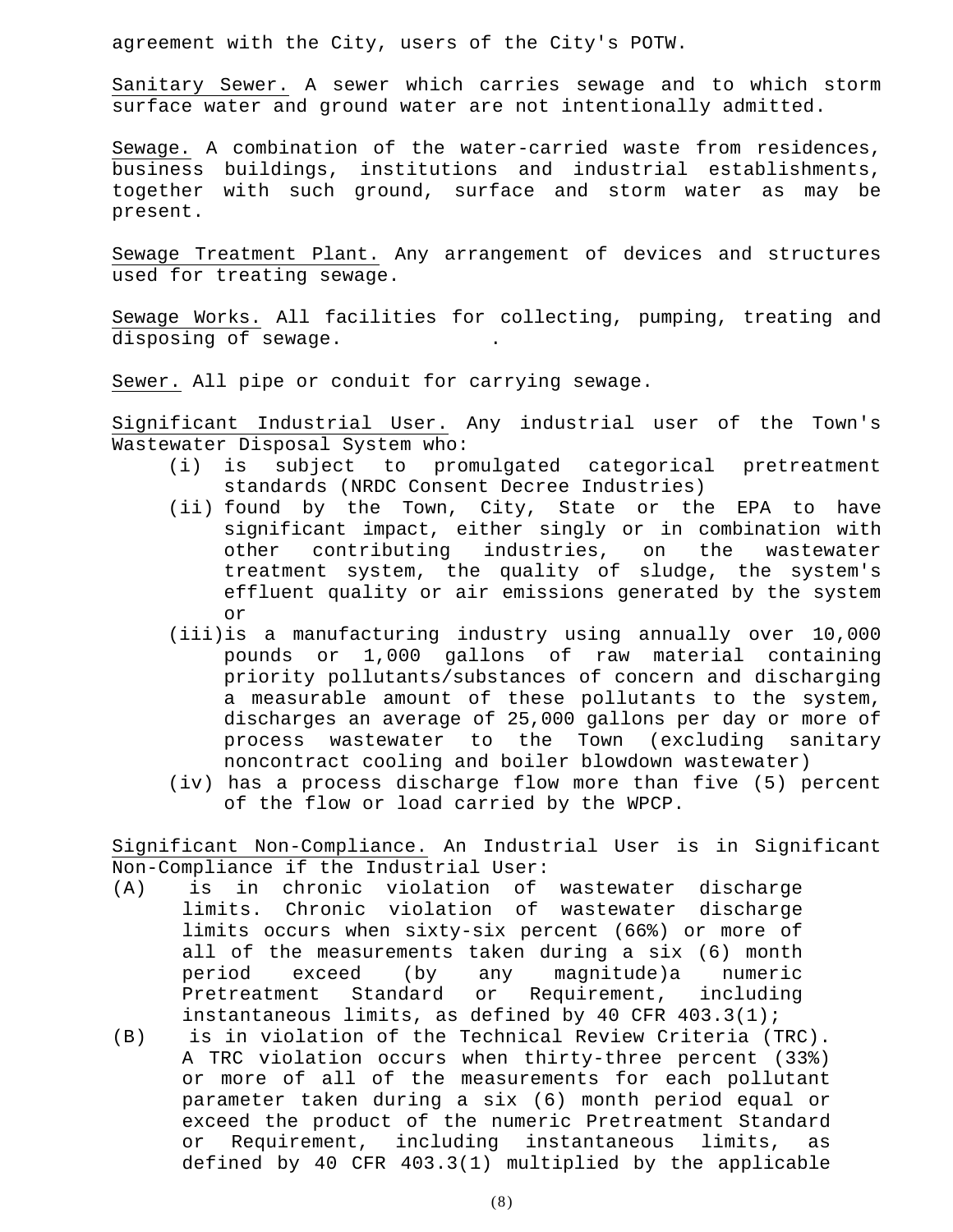TRC. The TRC equals: 1.4 for BOD, TSS, fats, oil, and grease; and 1.2 of all other pollutants except pH;

- (C) is in violation of a pre-treatment effluent limit daily maximum or longer-term average) that the Control Authority determines to have caused, alone or in combination with other discharges, interference or pass through (including endangering the health of WPCP personnel or the general public);
- (D) discharges a pollutant that causes imminent danger to human health, welfare or to the environment or has results in the WPCP's exercise of its emergency . authority under Article 9 of this chapter to halt or prevent such a discharge;
- (E) fails to meet, within 90 days after the schedule date, a compliance schedule milestone contained in a local control mechanism or enforcement order for starting construction, completing construction, or attaining final compliance;
- (F) fails to provide, within 30 days after the due date, required reports such as baseline monitoring reports, 90 day compliance reports, periodic self monitoring reports, and reports on compliance with compliance schedules;
- (G) fails to accurately report non-compliance;
- (H) Commits any other violation or group of violations which the Control Authority determines will adversely affect the operation or implementation of the local pretreatment program.

Slug. Any discharge of water, sewage or industrial waste which, in concentration of any given constituent or in quantity of flow, exceeds for any period of duration longer than fifteen minutes, more than five times the average 24-hour concentration or flows during normal operation.

Standard Industrial Classification. A classification pursuant to the Standard Industrial Classification Manual issued by the Executive Office of the President, Office of Management and Budget, 1972.

State. State of New York.

Storm Drain. A sewer which carries storm and surface water and drainage but excludes sewage and industrial waste other than unpolluted cooling water.

Storm Water. Any flow occurring during or following any form of natural precipitation and resulting there from.

Suspended Solids. The total suspended matter that floats on the surface of or is suspended in water or other liquids and which is removable by filtering.

Superintendent. The person designated by the City to supervise the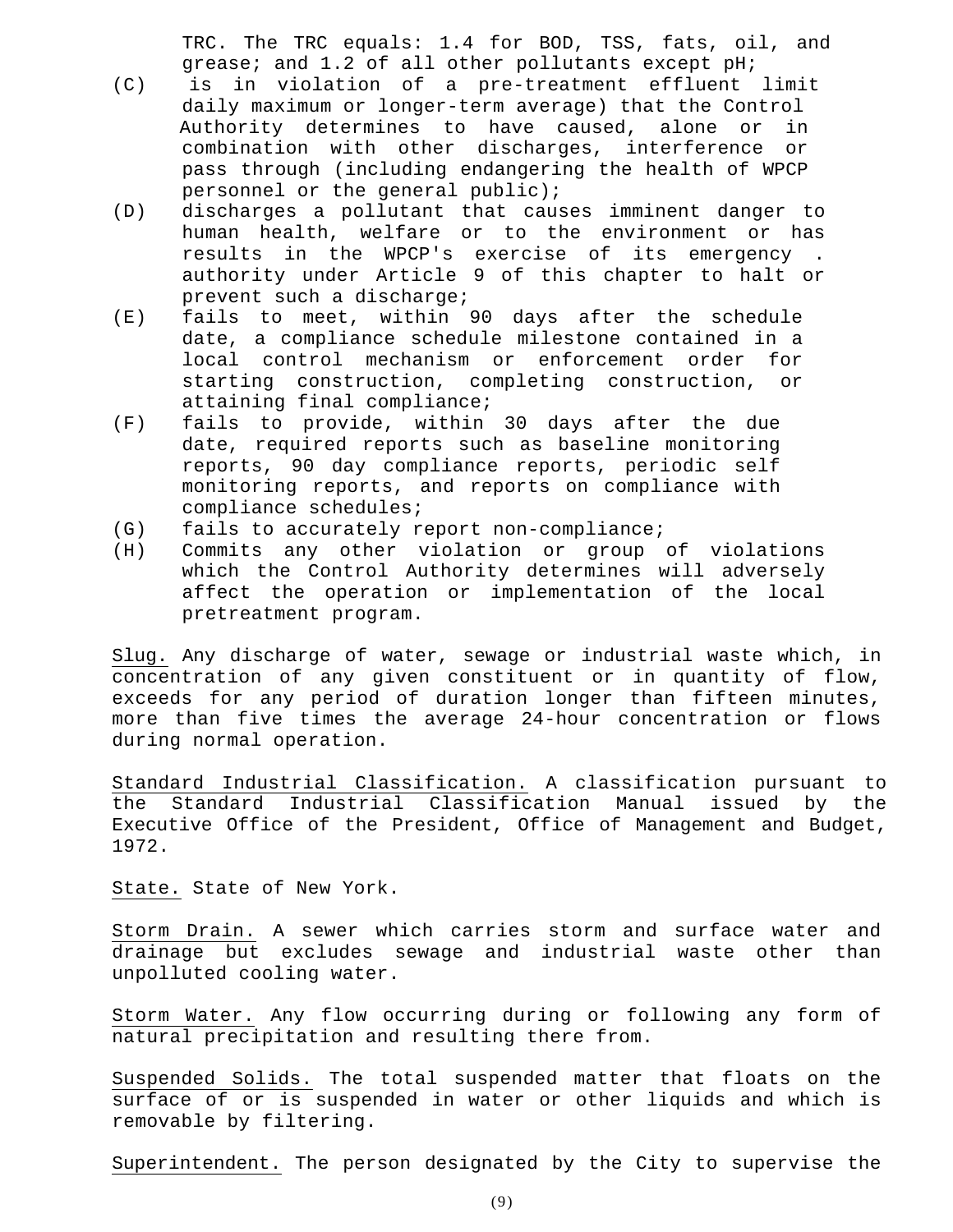operation of the Water Pollution Control Plant and who is charged with certain duties and responsibilities by this article, or his duly authorized deputy, agent or representative.

Superintendent of Water & Sewer. The Superintendent of the Water and Sewer Department of the Town or his authorized deputy, agent or representative.

Town. The Town of Plattsburgh, Clinton County, and the Town Board of the Town of Plattsburgh acting for and on behalf of the Route 3 Sewer District, Bluff Point Sewer District, Cliff Haven Sewer District, Cumberland Corners Sewer District, Industrial Park Sewer District and Halsey's Corners Sewer District and all other future sewer districts of the Town serviced by WPCP.

Toxic Pollutant. Any pollutant or combination of pollutants listed as toxic in regulations promulgated by the Administrator of the EPA under the provisions of CWA 307 (a) or other Acts.

Town's Wastewater System. All facilities of the Town or others utilized for the collecting, pumping, treating and disposing of sewage.

Unpolluted Water. Natural water containing no man-made or man induced alteration of its chemical, physical, biological or radiological characteristics. Unpolluted cooling water means natural water containing only heat in quantities which will not contravene water quality standards or limitations imposed in this local law.

User. Any person who contributes, causes or permits the contribution of wastewater into the Town's Wastewater System for any of the said Sewer Districts.

Wastewater. The liquid and water-carried industrial or domestic waste from dwellings, commercial buildings, industrial facilities and institutions, together with any groundwater, surface water and storm water that may be present, whether treated or untreated, which is contributed into or permitted to enter the Water Pollution Control Plant.

Watercourse. A channel in which a flow of water occurs either continuously or intermittently.

Waters of the State. All streams, lakes, ponds, marshes, water courses, waterways, wells, springs, reservoirs, aquifers, irrigation systems, drainage systems and all other bodies or accumulations of water, surface or underground, natural or artificial, public or private, which are contained within, flow through, or border upon the State or any portion thereof.

Wastewater Contribution Permit. As set forth in this local law.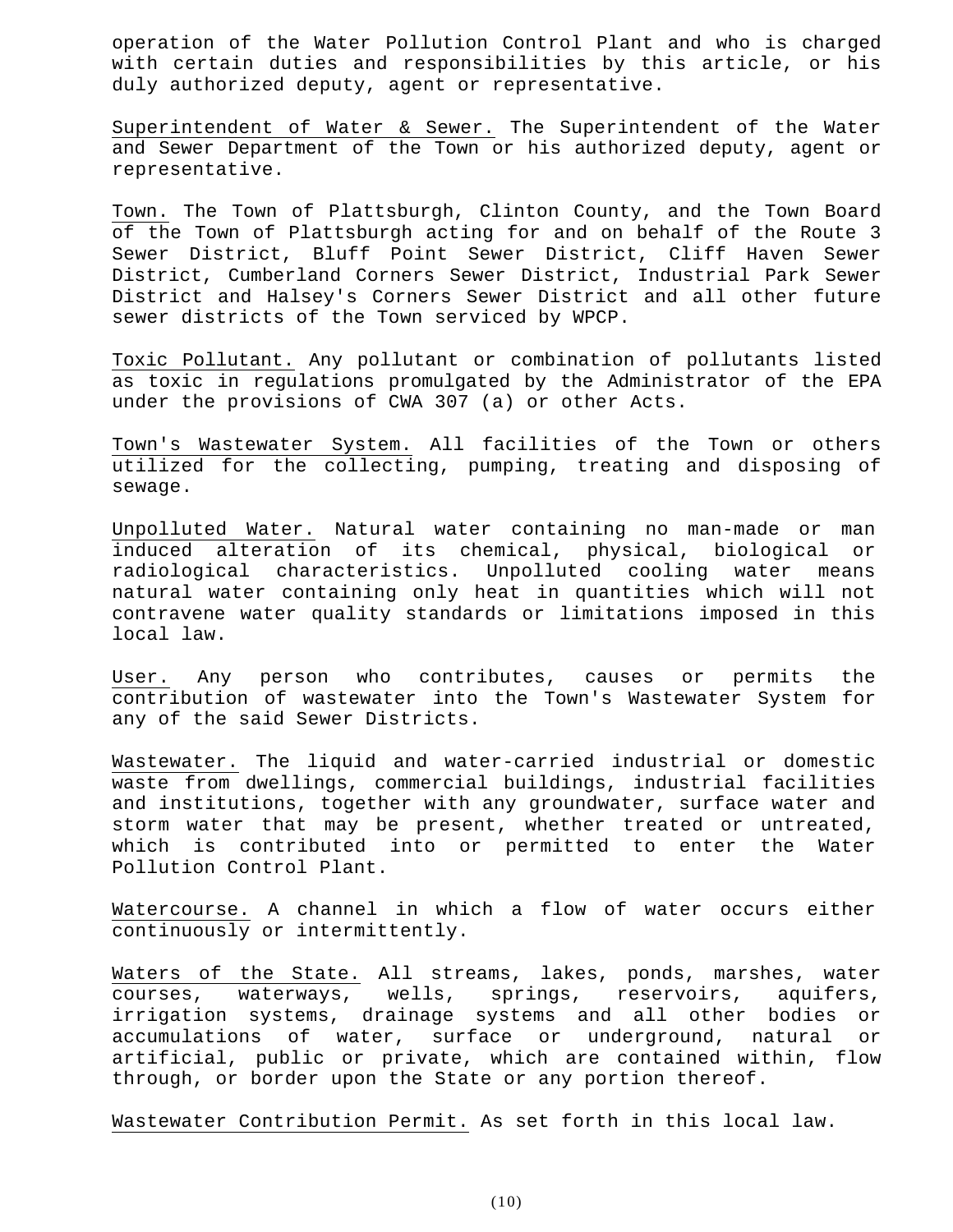## ARTICLE 2 USE OF PUBLIC SEWERS REQUIRED

Section 2.1. It shall be unlawful for any person to place, deposit or permit to be deposited in any unsanitary manner on public or private property within the Town, or in any area under jurisdiction of said Town, any human or animal excrement, garbage or other objectionable waste.

Section 2.2. It shall be unlawful to discharge to any natural outlet within the town, or in any area under the jurisdiction of said Town, any sewage or other polluted waters, except where suitable treatment has been provided in accordance with subsequent provisions of this local law.

Section 2.3. Except as hereinafter provided, it shall be unlawful to construct or maintain any privy, privy vault, septic tank, cesspool or other facility intended or used for the disposal of sewage.

Section 2.4. The owner of all houses, buildings or properties used for human occupancy, employment, recreation or other purposes, situate within the Town and abutting on any street, alley or right of-way in which there is now located or may in the future be located a public sanitary or combined sewer of the Town, is hereby required at his expense to install suitable toilet facilities therein, and to connect such facilities directly with the proper public sewer in accordance with the provisions of this local law, within ninety (90) days after the date of officialnotice to do so, provided that said public sewer is within three hundred (300) feet (30.5 meters) of the owner's property line.

Section 2.5. The Cadyville wastewater treatment plant shall be limited to the existing properties served. Connection requirement per Section 2.4 are not required in this service area.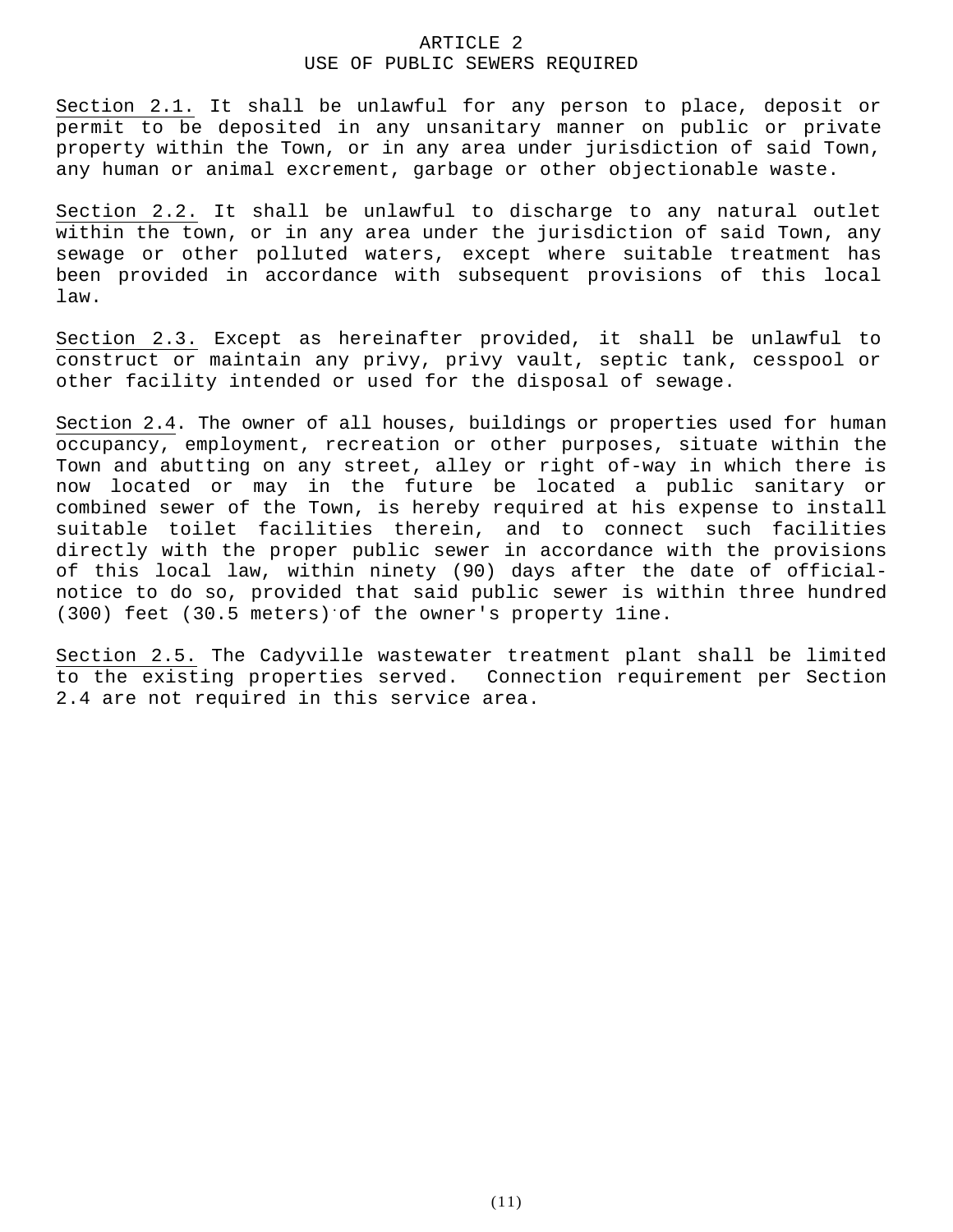## ARTICLE 3 PRIVATE SEWAGE DISPOSAL

Section 3.1. Where a public sanitary or combined sewer is not available under the provisions of Article 2, Section 2.4, the building sewer [shall be](http://shall.be/) connected to a private sewage disposal system.

Section\_\_3.2. The type, capacities, location and layout of a private sewage disposal system shall comply with all recommendations of the Department of Public Health of the State of New York.

Section 3.3. The owner shall operate and maintain the private sewage disposal facilities in a sanitary manner at all times at no expense to the Town.

Section 3.4. At such time as a public sewer becomes available to a property served by a private sewage disposal system, a direct connection shall be made to the public sewer within ninety (90) days in compliance with this local law and any private sewage disposal system, septic tanks, cesspools and similar private sewage disposal facilities shall be abandoned, cleaned of sludge and filled with clean bank-run gravel or other suitable material.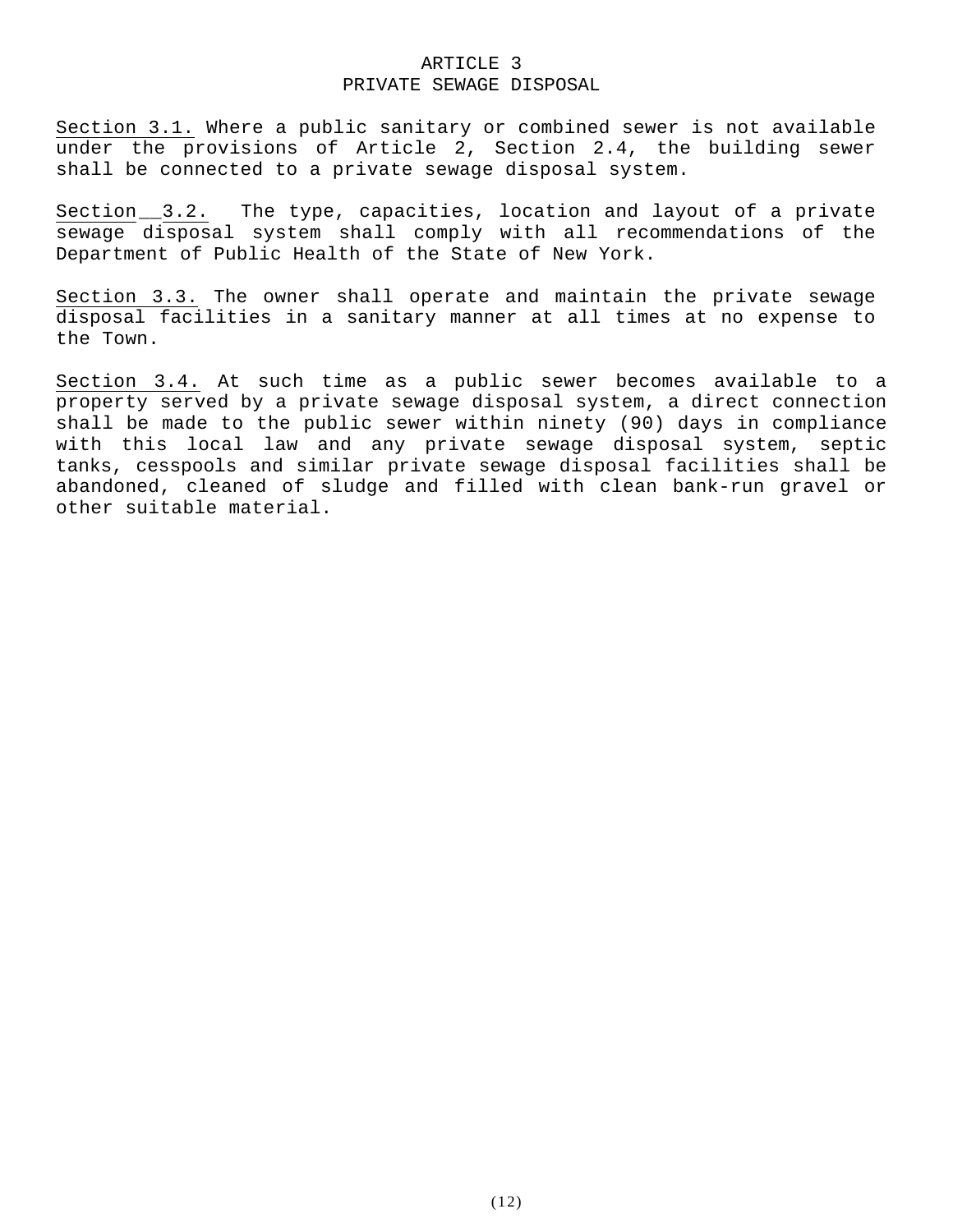### ARTICLE 4 BUILDING SEWERS AND CONNECTIONS

Section 4.1. No unauthorized person shall uncover, make any connections with or opening into, use, alter or disturb any public sewer, building sewer or appurtenance thereof without first obtaining a written permit from the Superintendent of Water and Sewer.

Section 4.2. There shall be two (2) classes of building sewer permits: (a) for residential and commercial service, and (b) for service to establishments producing industrial waste. In either case, the owner shall make application on a special form furnished by the Town. The permit application shall be supplemented by any plans, specifications or other information considered pertinent in the judgment of the Superintendent of Water and Sewer. A permit and inspection fee for a residential or commercial building sewer permit and for and industrial building sewer permit, shall be paid to the Town at the time the application is filed.

Section 4.3. All costs and expenses incident to the installation and connection of the building sewer shall be borne by the owner. The owner shall indemnify the Town from any loss or damage that may directly or indirectly be occasioned by the installation of the building sewer.

Section 4 . 4 . A separate and independent building sewer shall be provided for every building, except where one building stands at the rear of another on an interior lot and no private sewer is available or can be constructed to the rear building through an adjoining alley, courtyard or driveway, the building sewer from the front building may be extended to the rear building and the whole considered as one building sewer.

Section 4.5. Old building sewers may be used in connection with new buildings only when they are found after examination and test by the Superintendent of Water and Sewer to meet all requirements of this local law.

Section 4.6. The size, slope, alignment, materials of construction of a building sewer, and methods to be used in excavating, placing of the pipe, jointing, testing and backfilling the trench, shall all conform to the requirements of the building and plumbing code or other applicable rules and regulations of the Town. In the absence of code provisions or in amplification thereof, the materials and procedures set forth in appropriate specifications of the ASTM and WPCF Manual of Practice No. 9 shall apply.

Section 4.7. Whenever possible the building sewer shall be brought to the building at an elevation below the basement floor. In all buildings in which a building drain is too low to permit gravity flow to the public sewer, sanitary sewage carried by such building drain shall be lifted by an approved means and discharges to the building sewer.

Section 4.8. No person shall make connection of roof downspouts,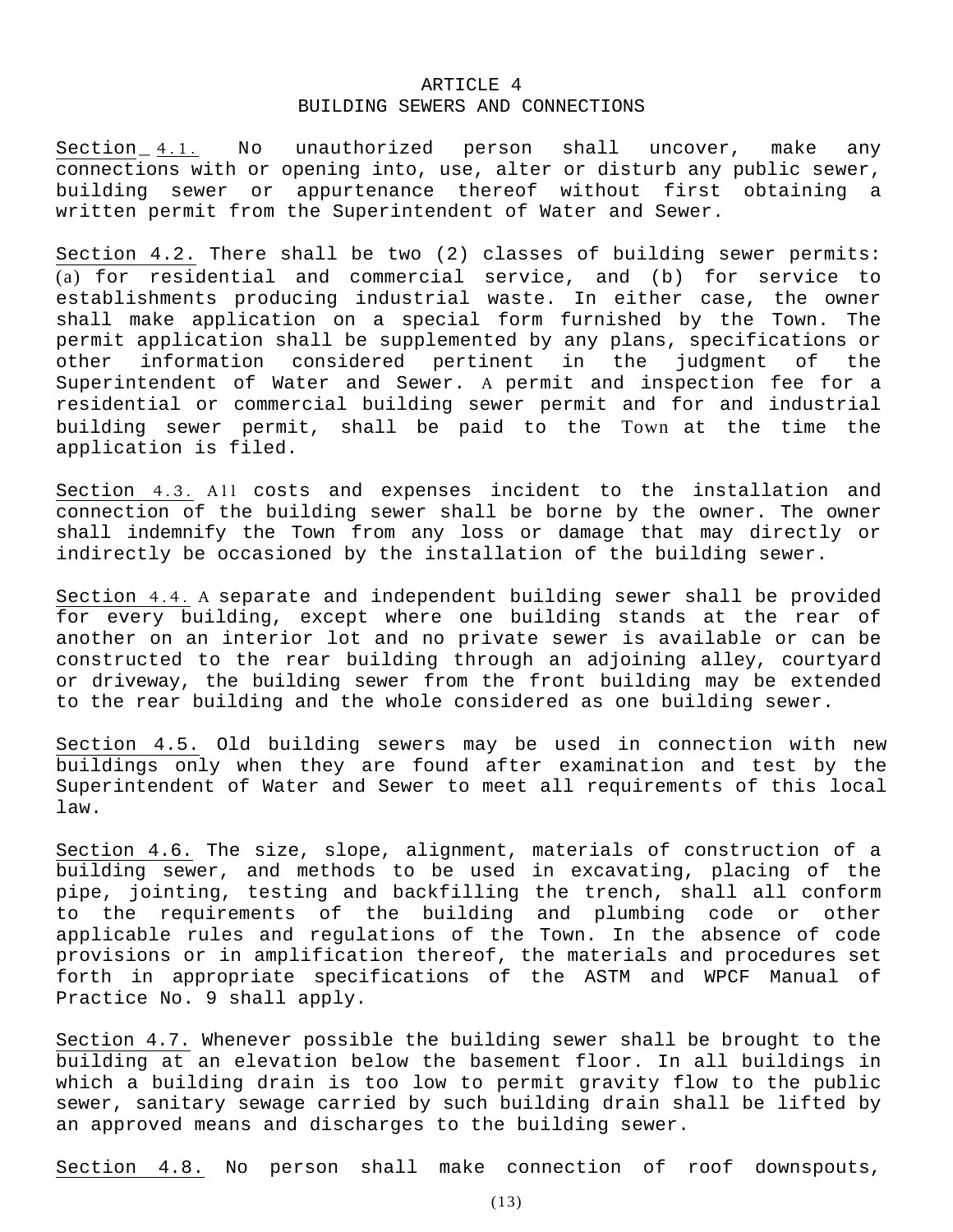exterior foundation drains, areaway drains or other sources of surface runoff or groundwater to a building sewer or building drain which in turn is connected directly or indirectly to a public sanitary sewer.

Section 4.9. The connection of the building sewer into the public sewer shall conform to the requirements of the building and plumbing code or other applicable rules and regulations of the Town or the procedures set forth in appropriate specifications of the ASTM and the WPCF Manual of Practice No. 9. All such connections shall be made gastight and watertight. Any deviation from the prescribed procedures and materials must be approved by the Su<sup>p</sup>erintendent of Water and Sewer before installation.

Section 4.10. The applicant for the building sewer permit shall notify the Superintendent of Water and Sewer when the building sewer is ready for inspection and connection to the public sewer. The connection shall be made under the supervision of the Superintendent of Water and Sewer or his representative. Inspection of a building sewer shall be made within 24 hours of notification.

Section 4.11. All excavations for building sewer installations shall be adequately guarded with barricades and lights so as to protect the public from hazard. Streets, sidewalks, parkways and other public property disturbed in the course of the work, shall be restored in a manner satisfactory to the Town Superintendent of Highways pursuant to the required Highway Permit Procedure.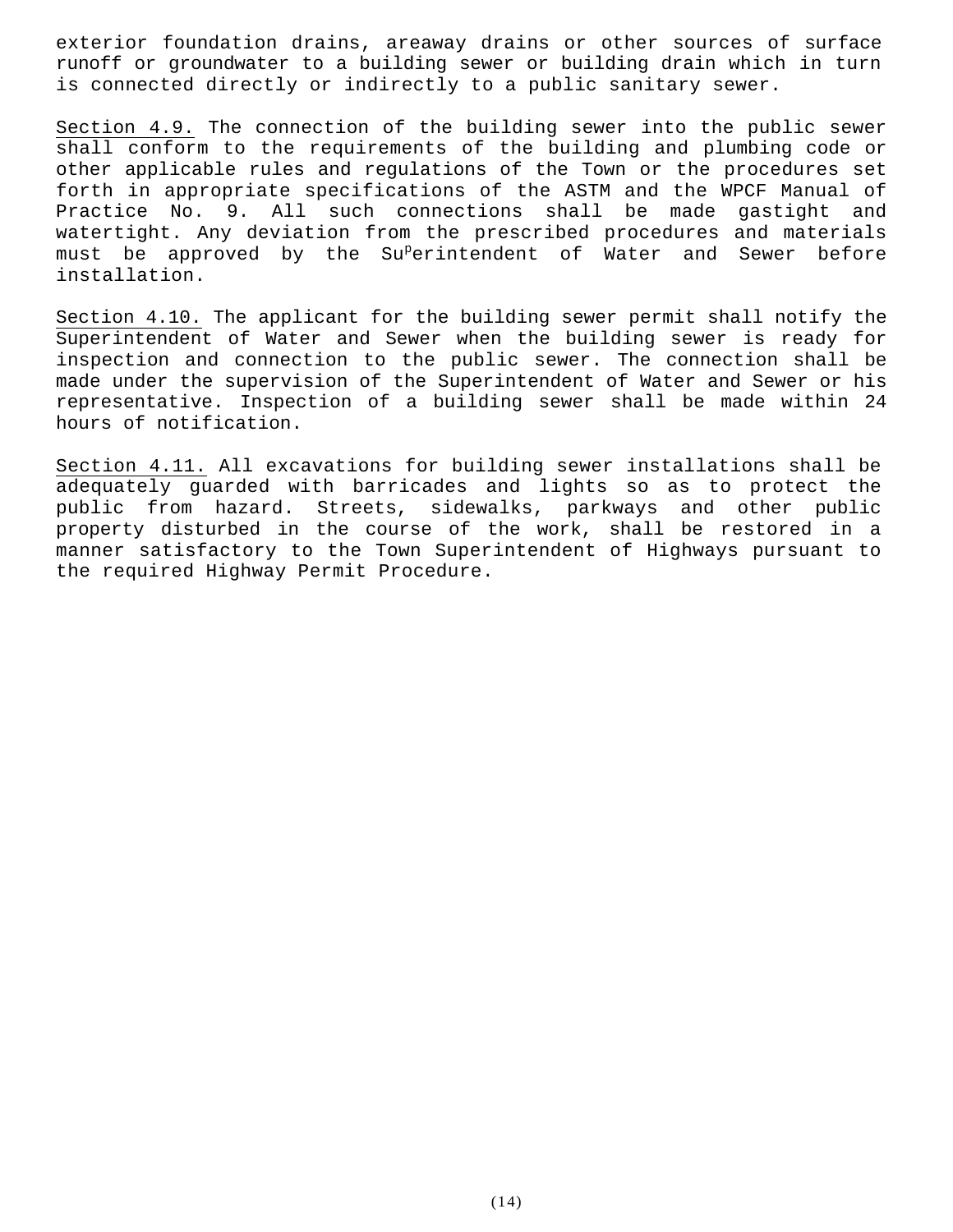# ARTICLE 5 USE OF PUBLIC SEWERS

Section\_\_ 5.1 \_-\_ General Discharge Prohibitions. No user shall contribute or cause to be contributed, directly or indirectly, any pollutant or wastewater which will cause Interference or Pass Through. These general prohibitions apply to all users whether or not the user is subject to National Categorical Pretreatment Standards or any other National, State or Local Pretreatment Standards or Requirements. A user may not contribute the following substances to the Town's Wastewater System or the City's POTW:

- (a) any liquids, solids or gases which by reason of their nature and quantity, are or may be sufficient either alone or by interaction with other substances to cause fire or explosion or be injurious in any other way to the Town's Wastewater System or the POTW or to the operation of the WPCP. At no time shall two successive readings on an explosion hazard meter, at the point of discharge into the system or at any point in the system, be more than five (5%) percent nor any single reading over ten (10%) percent of the Lower explosive Limit (LEL) of the meter. Prohibited materials include, but are not limited to, gasoline, kerosene, naptha, benzene, toluene, zylene, ethers, alcohols, ketones, aldehydes, peroxides, chlorates, perchlorates, bromates, carbides, hydrides and sulfides and any other substance which the Town, State or EPA has notified the User is a fire hazard or a hazard to the system.
- (b) Solid or viscous substances which may cause obstruction to the flow in a sewer or other interference with the operation of the wastewater treatment facilities such as, but not limited to, grease, garbage with particles greater than onehalf 1/2)inch in any dimension, animal guts or tissue, paunch manure, bones, hair, hides or fleshings, entrails, whole blood, feathers, ashes, cinders, sand, spent lime, stone or marble dust, metal, glass, straw, shavings, grass clippings, rags, spent grains, spent hops, waste paper, wood, plastics, gas, tar, asphalt residues, residues from refining or processing of fuel or lubricating oil, mud or glass grinding or polishing wastes.
- (c) Any wastewater having a Ph less than 5.5 or having any other corrosive property capable of causing damage or hazard to structures, equipment and/or personnel of the Town's Wastewater System or the POTW.
- (d) Any wastewater containing toxic pollutants in sufficient quantity, either singly or by interaction with other pollutants, to injure or interfere with any wastewater treatment process, constitute a hazard to humans or animals, create a toxic effect in the receiving waters of the WPCP or to exceed the limitation set forth in a Categorical Pretreatment Standard. A toxic pollutant shall include but not to be limited to any pollutant identified pursuant to section 307 (a) of the Act.
- (e) Any noxious or malodorous liquids, gases or solids which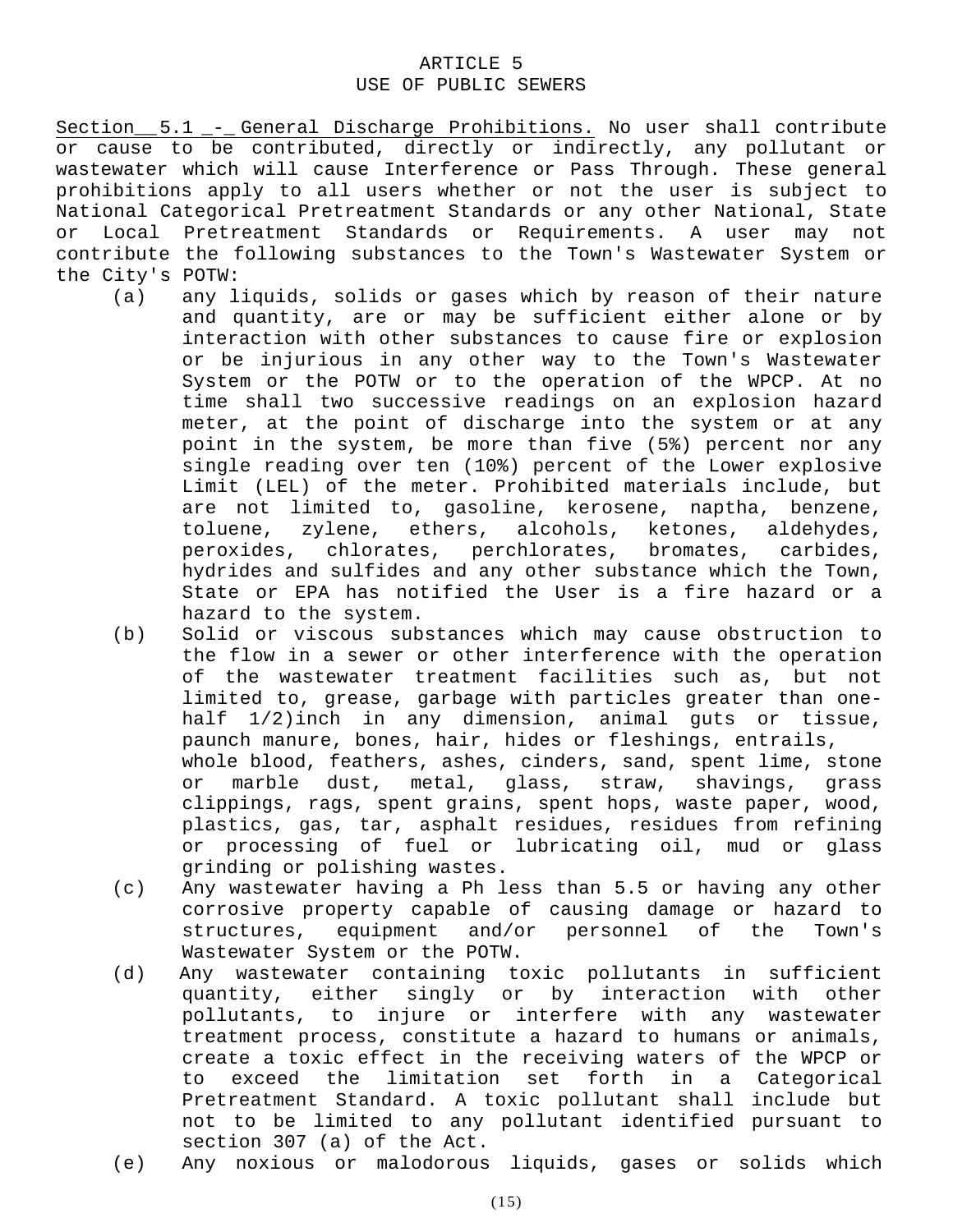either singly or by interaction with other wastes are sufficient to create a public nuisance or hazard to life or are sufficient to prevent entry into the sewers for their maintenance and repair.

- (f) Any substance which may cause the Town's Wastewater System or the WPCP effluent or any other products of the Town's Wastewater System or the WPCP such as residues, sludges or scums to be unsuitable for reclamation and reuse or to interfere with any reclamation process. In no case shall a substance discharged into the Town's Wastewater System or the POTW cause the Town's Wastewater System or the WPCP to be in noncompliance with sludge use or disposal criteria, guidelines or regulations developed under section 405 of the Act; any criteria, guidelines or regulations affecting sludge use or disposal developed pursuant to the Solid Waste Disposal Act, the Clean Air Act, the Toxic Substances Control Act or State criteria applicable to the sludge management method being used.
- (g) Any substance which will cause the Town's Wastewater System to violate its Inter-municipal Agreement or the WPCP to violate its SPDES Permit or the receiving water quality standards.
- (h) Any wastewater with objectionable color not removed in the treatment process such as, but not limited to, dye wastes and vegetable tanning solutions.
- (i) Heat in amounts which will inhibit biological activity in the WPCP resulting in Interference, but in no case heat in such quantities that the temperature at the POTW Treatment Plant exceeds 400C (1040) unless the Approval Authority, upon request of the POTW, approves alternate temperature limits.
- (j) Any pollutants, including oxygen-demanding pollutants (BOD, etc.), released at a flow rate and/or pollutant concentration which a user knows or has reason to know will cause interference to the Town's Wastewater System or the WPCP. In no case shall a slug load have a flow rate or contain concentration or quantities of pollutants that exceed for any time period longer than fifteen (15) minutes more than five (5) times the average twenty-four (24) hour concentration, quantities or flow during normal operation.
- (k) Any wastewater containing any radioactive waste or isotopes of such half-life or concentration as may exceed limits established by the Superintendent in compliance with applicable State or Federal regulations.
- (1) Any wastewater which causes a hazard to human life or creates a public nuisance.
- (m) Petroleum oil, non biodegradable cutting oil, or products of mineral oil origin in amounts that will cause Interference or Pass Through.
- (n) Pollutants which result in the presence of toxic gases, vapors or fumes with the Town 's Wastewater System in a quantity that may cause acute worker health and safety problems.
- (o) Any trucked or hauled pollutants, except at discharge points designated by the Town.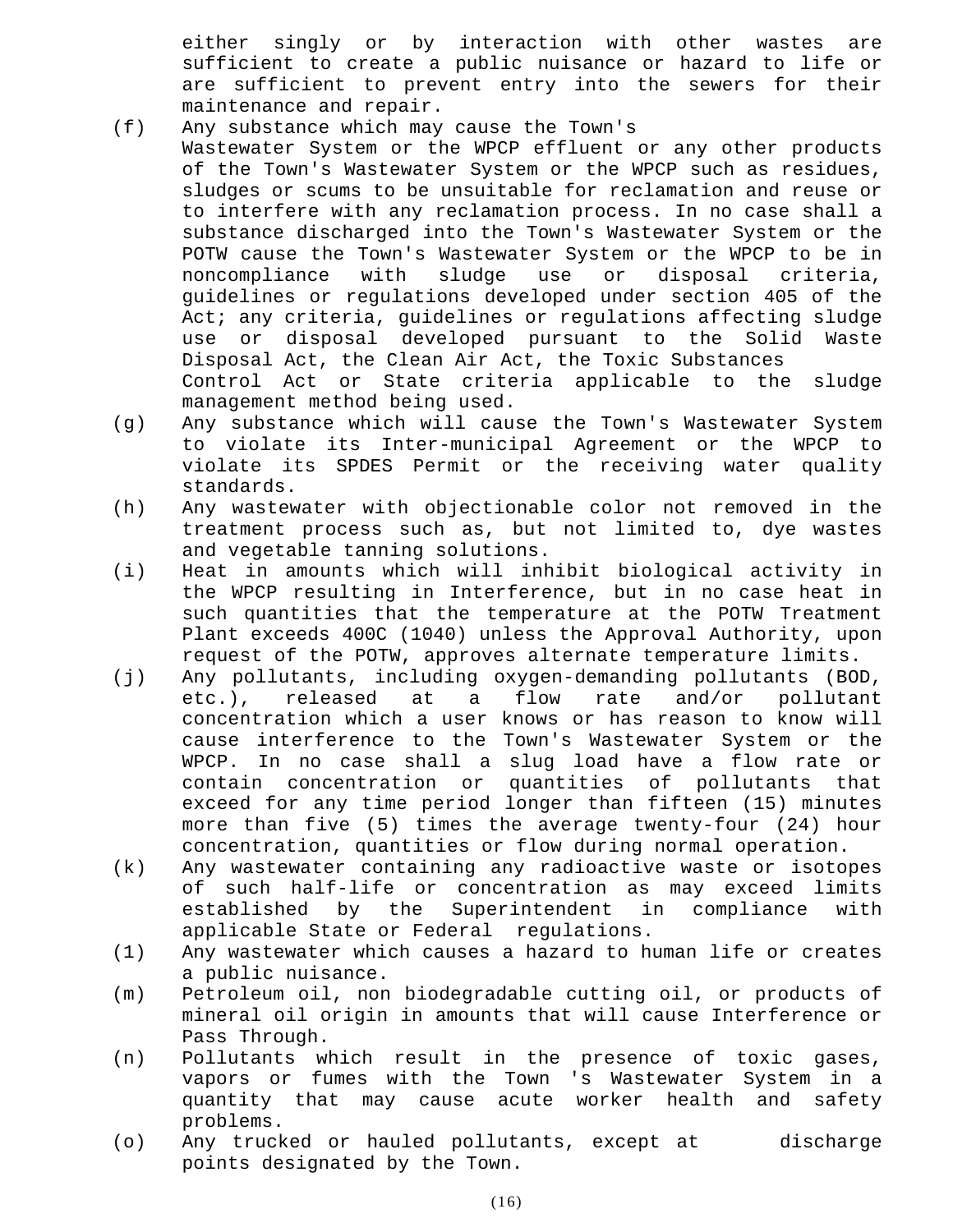(p) Pollutants which create a fire or explosion hazard in the Town's Wastewater System, including, but not limited to, wastestreams with a closed cup flashpoint of less than 140 degrees Fahrenheit or 60 degrees Centigrade using the test methods specified in 40 CFR 261.21

Section 5.2 - Conditional Discharges . If any water or waste is discharged or is proposed to be discharged to the public sewers, which contain the substances or posses the characteristics enumerated in section 1 of Article 5 and which, in the judgment of the Superintendent of Water and Sewer, may have a deleterious effect upon the Sewer System sewage works, processes, equipment or receiving waters, or which otherwise create a hazard to life to constitute a public nuisance, the Superintendent of Water and Sewer may;

- (a) reject the waste;
- (b) require pretreatment to an acceptable condition for discharge to public sewers;
- (c) require control over the quantities and rates of discharge;
- (d) require payment to cover the added costs of handling and treating the waste not covered by existing taxes or sewer charges. If the Superintendent of Water and Sewer permits the pretreatment or equalization of waste flows, the design and installation of the plants and equipment shall be subject to the review and approval of the Superintendent and subject to the requirements of all applicable codes, ordinances and laws.

No statement contained in this section shall be construed as preventing any special agreement or arrangement between the City, the Town and any industrial concern whereby an industrial waste of unusual strength or character may be accepted by the City for treatment, subject to payment therefore by the industrial firm, and subject to all applicable Federal Categorical Pretreatment Standards and other pollutant limitations. Any municipal or private contractee to the Town is required to comply with all aspects of this local law.

Section 5.3 - Grease, Oil and Sand Interceptors. Grease, oil and sand interceptors shall be provided when, in the opinion of the Superintendent of Water and Sewer, they are necessary for the proper handling of liquid waste containing grease in excessive amounts or any flammable waste, sand or other harmful ingredients, except that such interceptors shall not be required for private living quarters or dwelling units. All interceptors shall be of a type and capacity approved by the Superintendent of Water and Sewer and shall be located so as to be readily and easily accessible for cleaning and inspection.

Section 5.4 \_\_- \_ Maintenance of \_\_Preliminary Treatment\_ or \_ Flow-Equalizing Facilities. Where provided for, any water or waste requiring these facilities, shall be maintained continuously in satisfactory and effective operation by the owner at his sole expense.

Section 5.5 \_\_- \_\_ Wastewater Measurements, \_ Tests \_\_and\_Analyses. Wastewater measurements, tests and analyses, when required, shall be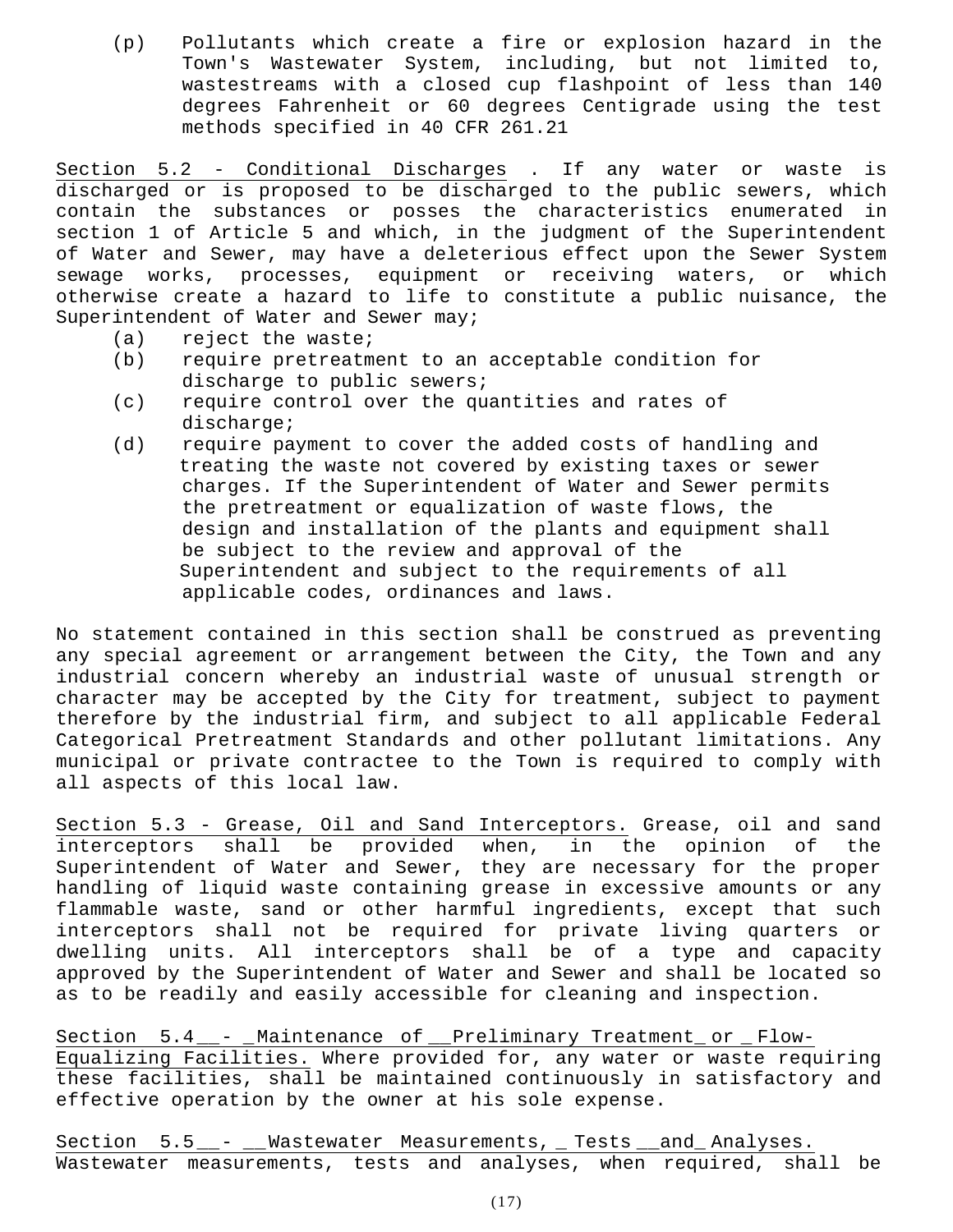determined in accordance with the latest edition of "Standard Methods for the Examination of Water and Wastewater" published by the American Public Health Association or, in the case of industrial wastewater, as approved by the Administrator of EPA and shall be determined at the control manhole provided or upon suitable samples taken at, said control manhole. In the event that no special manhole has been required, the control manhole shall be considered to be the nearest downstream manhole in the public sewer to the point at which the building sewer is connected. Sampling. shall be carried out by customarily-accepted methods to reflect the effect of constituents upon the Town's Wastewater System or the POTW and to determine the existence of hazards to life, limb and property, (The particular analyses involved will determine whether a grab sample or samples should be taken. Normally, but not always, BOD and suspended solids analyses are obtained from 24-hour composite of all outfalls where Ph is determined from periodic grab samples.)

Section 5.6 - Federal Categorical Pretreatment Standards. Upon the promulgation of the Federal Categorical Pretreatment Standard for a particular industrial subcategory, the Federal Standard, if more stringent than limitations imposed under this local law for sources in that subcategory, shall immediately supersede the limitations imposed under this local law. The Superintendent of Water and Sewer shall notify all affected users of the applicable reporting requirements under 40 CFR, section 403.12.

Section 5.7 - Specific Pollutant Limitations. No person shall discharge wastewater containing in excess of: 1.0 mg/1 cyanide 2.7 mg/1 copper 2.6 mg/1 zinc 0.7 mg/1 cadmium

Section 5.8 - State Requirements. State requirements and limitations on discharges shall apply in any case where they are more stringent than federal requirements and limitations or those in this local law.

Section 5.9 - Town's Right of Revision. The Town reserves the right to establish by local law or ordinance, more stringent limitations or requirements on discharges to the wastewater disposal system if deemed necessary to comply with the objectives presented in section 1.1 of this local law.

Section 5.10 - Excessive Discharge. No user shall increase the use of process water or in any way attempt to dilute a discharge as a partial or complete substitute for adequate treatment to achieve compliance with the limitations contained in the Federal Categorical Pretreatment Standards or in any other pollutant specific limitation developed by the Town, City or State without the prior written consent of the Superintendent of Water and Sewer.

Section 5.11 -- Accidental Discharges. Each user shall provide protection from accidental discharge of prohibited materials other substances regulated by this local law. Facilities to prevent accidental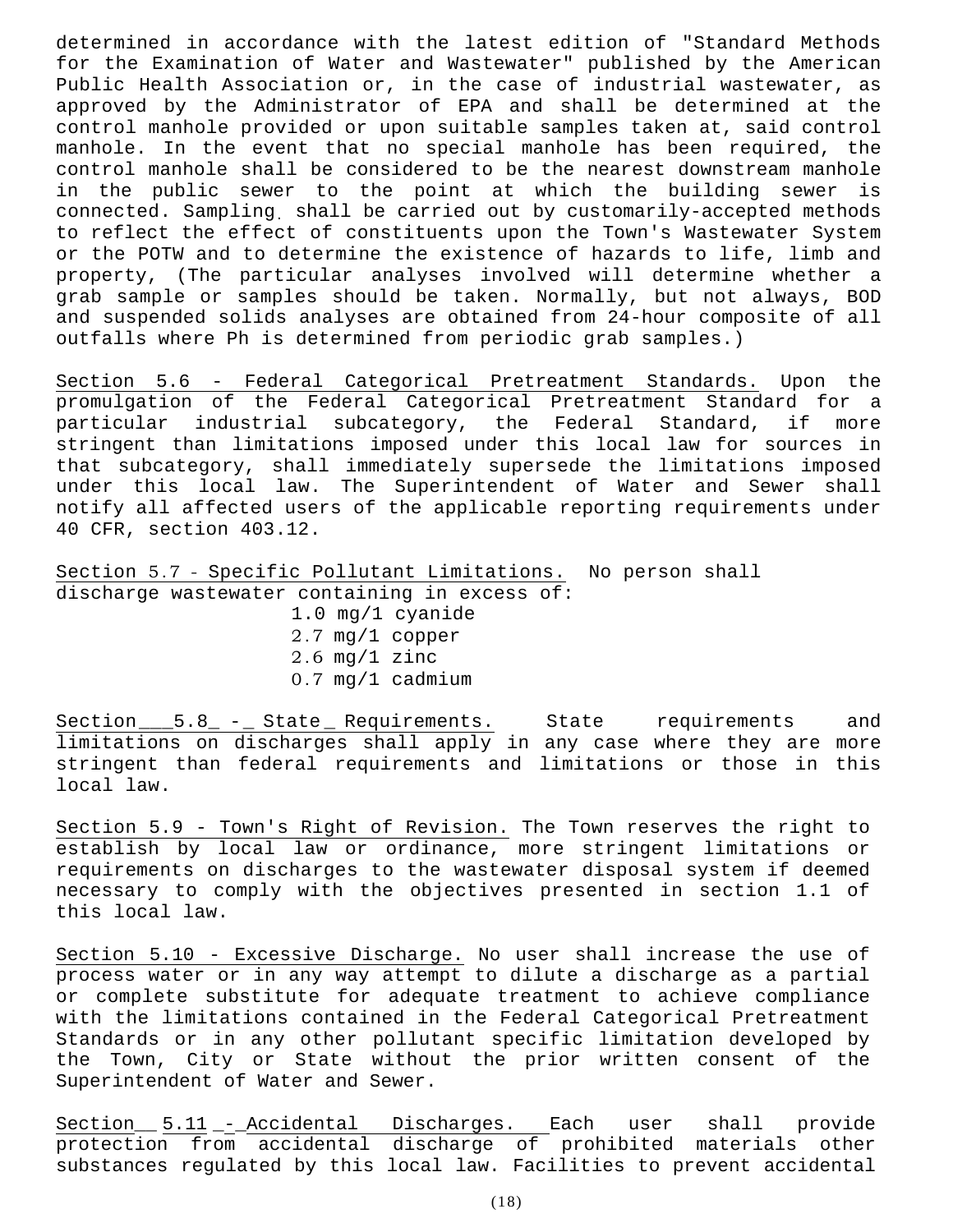discharge of prohibited materials shall be provided and maintained at the owner or user's own cost and expense. Detailed plans showing facilities and operating procedures to provide this protection shall be submitted to the Town for review and shall be approved by the Town before construction of any new facility which will be a SIU. All existing SIU's shall complete such a plan by January 1, 1985. No SIU which commences contribution to the Town's Wastewater System after the effective date of this local law shall be permitted to introduce pollutants into the system until the facilities to prohibit accidental discharge and the operating procedures have been approved by the Town. Review and approval of such plans and operating procedures shall not relieve the industrial user from the responsibility to modify the user's facility as necessary to meet the requirements of this local law. In the case of an accidental discharge, it is the responsibility of the user to immediately telephone and notify the Town of the incident. The notification shall include location of discharge, type of waste, concentration and volume and corrective actions.

The required elements of the control plan include:

- 1) Description of the discharge practices, including non-routine batch Discharges.
- 2) Description of stored chemicals.
- 3) Procedures for immediately notifying the Town of Slug Discharges, including any discharge that would violate a prohibition under 40 CFR 403.5(b) with procedures for follow-up written notification within five days.
- 4) If necessary, procedures to prevent adverse impact from accidental spills, including inspection and maintenance of storage areas, handling and transfer of materials, loading and unloading operations, control of plant site runoff, worker training, building of containment structures or equipment , measures for containing toxic organic pollutants (including solvents), and/or measures and equipment for emergency response.

Within five days following an accidental discharge, the user shall submit to the Superintendent of Water and Sewer a detailed written report describing the cause of the discharge and the measures to be taken by the user to prevent similar future occurrences. Such notification shall not relieve the user of any expense, damage or other liability which may be incurred as a result of damage to the Town's Wastewater System or POTW, fish kills or any other damage to person or property, nor shall such notification relieve the user of any fines, civil penalties or other liability which may be imposed by this article or other applicable law.

A notice shall be permanently posted on the user's bulletin board or other prominent place advising employees whom to call in the event of a dangerous discharge. Employers shall insure that all employees who may cause or suffer such a dangerous discharge to occur, are advised of the emergency notification procedure.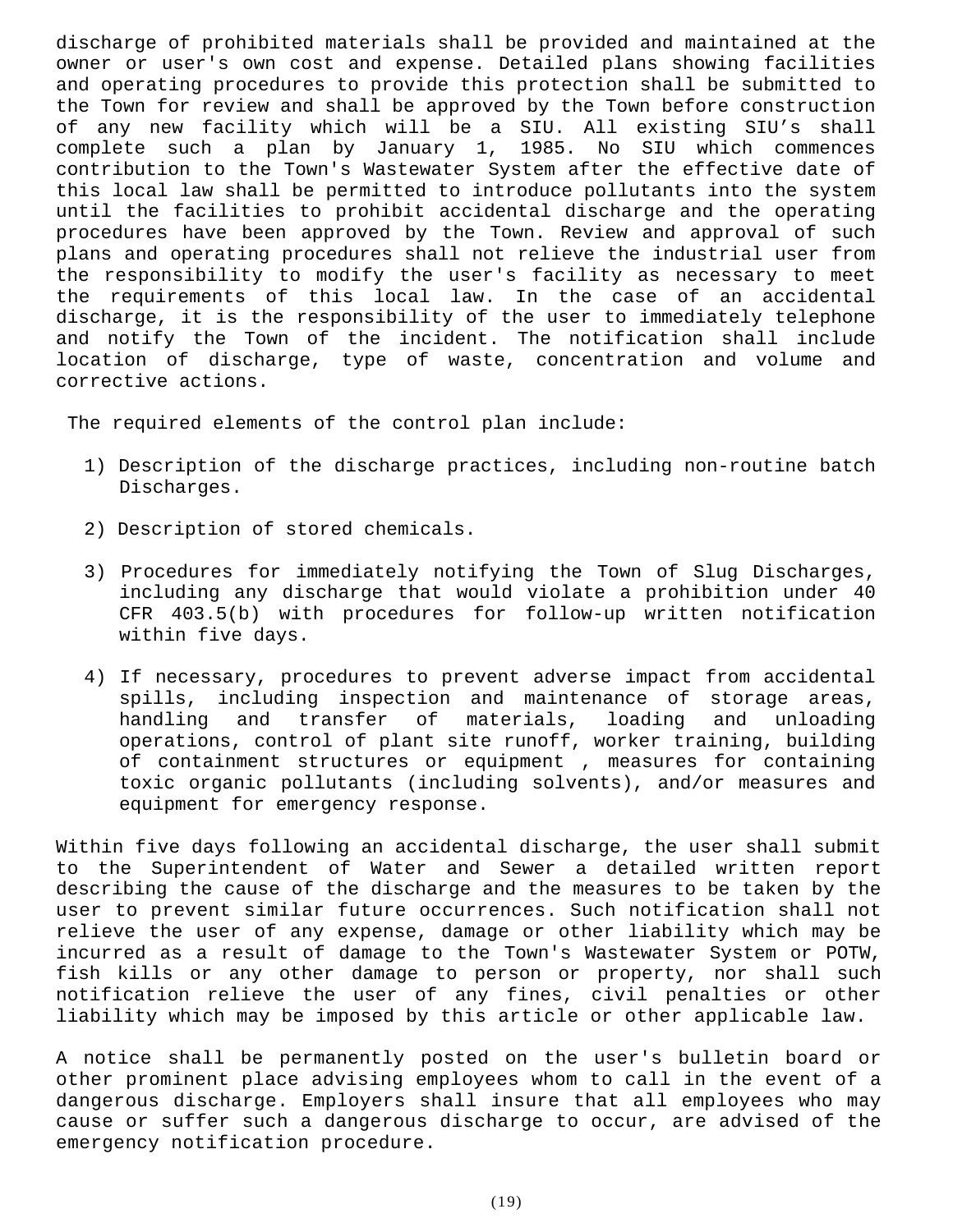Section \_\_ 5.12 \_ - \_ Protection \_ from \_ Damage. No person shall maliciously, willfully or negligently break, damage, destroy, uncover, deface or tamper with any structure, appurtenance or equipment which is a part of the sewage works. Any person violating this provision shall be subject to immediate arrest under charge of disorderly conduct.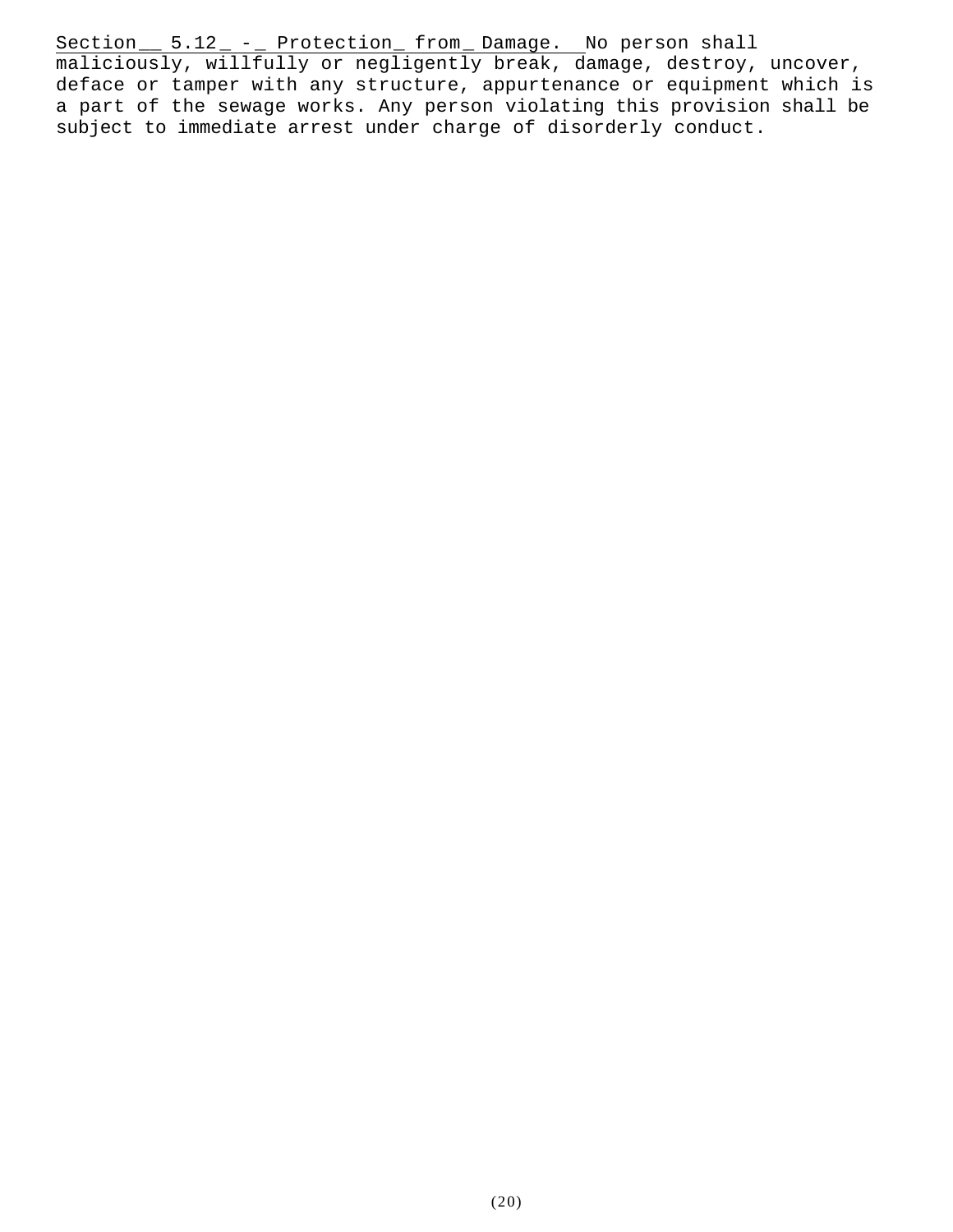## ARTICLE 6 SPECIAL PERMITS FOR SIGNIFICANT INDUSTRIAL USERS INTO TOWN'S WASTEWATER SYSTEM

Section 6.1. All significant industrial users (SIU) proposing to connect or contribute to the Town's Wastewater System, shall obtain a special SIU Wastewater Discharge Permit before connecting or contributing to the POTW. This permit is not related to building sewer permits which are required under Article 3, section 3.2 of this local law. All existing significant Industrial users already connected or contributing to the Town's Wastewater System, shall obtain a special SIU Wastewater Discharge Permit within 180 days after the effective date of this local law.

Section 6.2 - Special SIU Wastewater Discharge Permit Application. Users required to obtain a special SIU Wastewater Discharge Permit shall complete and file with the Town an application in the form prescribed by the Town and accompanied by the appropriate fee. In support of the application, the user shall submit, in units and terms appropriate for evaluation, the following information:

- (a) Name and address of the owner and location of the facility (if different from the address of the owner);
- (b) SIC number according to the standard Industrial Classification Manual, Bureau of the Budget, 1972, as amended;
- (c) Wastewater constituents and characteristics including but not limited to those mentioned in Article 6 of this local law, as determined by a reliable laboratory; sampling and analysis shall be performed in accordance with procedures established by the EPA pursuant to section 304 (g) of the Act and contained in 40 CFR, Part 136, as amended;
- (d) Time and duration of contribution;
- (e) Average daily and 3-minute peak wastewater flow rates including daily, monthly and seasonal variations, if any;
- $(f)$  Site plans, floor plans, mechanical and <sup>p</sup>lumbing plans and details to show all sewers, sewer connections and appurtenances by size, locations and elevation;
- (g) Description of activities, facilities and plant processes on the premised, including all materials which are or could be discharged;
- (h) Where known, the nature and concentration of any pollutants in the discharge which are limited by any Town, State or Federal Pretreatment Standards, and a statement regarding whether or not the pretreatment standards are being met on a consistent basis and, if not, whether additional O&M and/or additional pretreatment is required for the user to meet applicable Pretreatment Standards;
- (i) If additional pretreatment and/or O&M will be required to meet the Pretreatment Standards, the shortest schedule by which the user will provide such additional pretreatment. The completion date in this schedule shall not be later than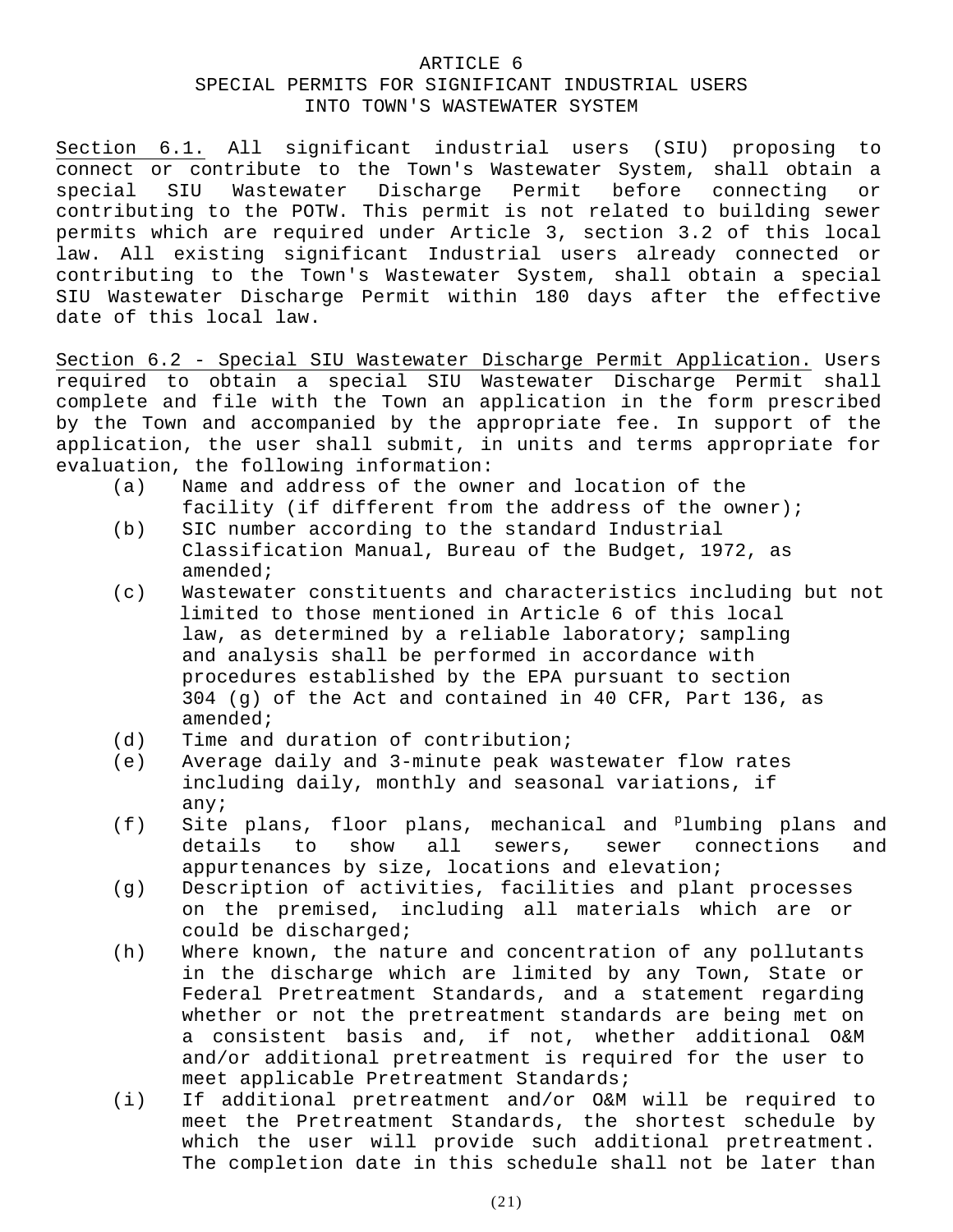the compliance date established for the applicable Pretreatment Standard. The following conditions shall apply to this schedule:

- (1) The schedule shall contain increments of progress in the form of dates for the commencement and completion of major events leading to the construction and operation of additional pretreatment required for the User to meet the applicable Pretreatment Standards (e.g., hiring an Engineer, completing preliminary plans, completing final plans, executing contract for major components, commencing construction, completing construction, etc.).
- (2) No increment referred to in paragraph (1) shall exceed 9 months.
- (3) Not later that 14 days following each date in the schedule and the final date for compliance, the user shall submit a progress report to the Superintendent of Water and Sewer including as a minimum, whether or not it complies with the increment of progress to be met on such date, and if not, the date on which it expects to comply with this increment of progress, the reason for delay, and the steps taken by the user to return the construction to the schedule established. In no event shall more than 9 months elapse between the submission of such progress reports to the Superintendent of Water and Sewer.
- (j) Each product produced by type, amount, process or processes and rate of production.
- (k) Type and amount of raw materials processed (average and maximum per day);
- (l) Number and type of employees, hours of operation of plant and proposed or actual hours of operation of pretreatment system; and
- (m) Any other information as may be deemed by the Town to be necessary to evaluate the permit application.

The Town will evaluate the data furnished by the user and may require additional information. After evaluation and acceptance of the data furnished, the Town may issue a Special SIU Wastewater Discharge Permit subject to terms and conditions provided herein.

Section 6.3 - SIU Permit Modifications. Within 9 months of the promulgation of a National Categorical Pretreatment Standard, the Special SIU Wastewater Discharge Permit of users subject to such standards shall be revised to require compliance with such standard within the time frame prescribed by such standard. Where a user subject to a National Categorical Pretreatment Standard has not previously submitted an application for a Special SIU Wastewater Discharge Permit as required by Section 6.2 herein, the user shall apply for a wastewater contribution permit within 180 days after the promulgation of the applicable National Categorical Pretreatment Standard. In addition, the User with an existing Special SIU Wastewater Discharge Permit shall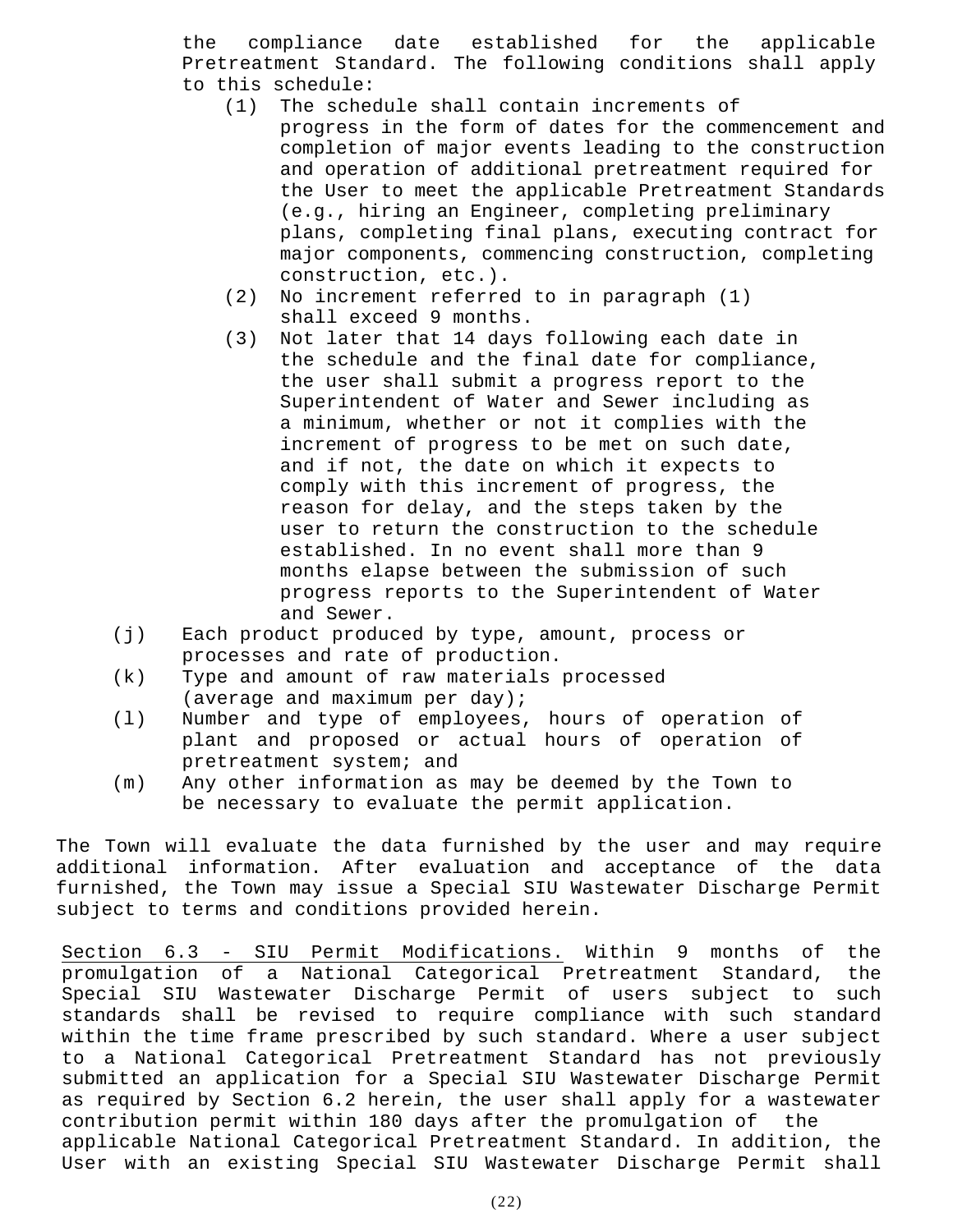submit to the Superintendent of Water and Sewer within 180 days after the promulgation of an applicable National Categorical Pretreatment Standard, the information required by paragraph (h) and (i) of section 6.2 herein.

Section 6.4 - SIU Permit Conditions. Wastewater Discharge Permits shall be expressly subject to all provisions of this local law and all other applicable regulations, user charges and fees established by the Town. Permits shall contain the following:

- (a) The unit charge or schedule of user charges and fees for the wastewater to be discharged to the Town's Wastewater System sewer;
- (b) Limits on the average and maximum wastewater constituents and characteristics;
- (c) Limits on average and maximum rate and time of discharge or requirements for flow regulations and equalization.
- (d) Requirements for installation and maintenance of inspection and sampling facilities;
- (e) Specifications for monitoring programs which may include sampling locations, frequency of sampling, number, type and standards for tests and reporting schedule;
- (f) Compliance schedules;
- (g) Requirements for submission of technical reports or discharge reports;
- (h) Requirements for maintaining and retaining plant records relating to wastewater discharge as specified by the Town and affording Town access thereto;
- (i) Requirements for notification to the Town of any new introduction of wastewater constituents or any substantial change in the volume or character of the wastewater constituents being introduced into the wastewater treatment system;
- (j) Requirements for notification of slug discharges; and
- (k) Other conditions as deemed appropriate by the Town to ensure compliance with this local law.

Section 6.5 - SIU Permit Duration. SIU Permits shall be issued for a specified time period not to exceed 5 years. At the option of the Town, a permit may be issued for a period less than one year or may be stated to expire on a specific date. The user shall apply for permit reissuance a minimum of 180 days prior to the expiration of the user's existing permit. The terms and conditions of the permit may be subject to modifications by the Town during the term of the permit as limitations or requirements are modified or other just cause exits. The user shall be informed of any proposed changes in his permit at least 30 days prior to the effective date of change. Any changes or new conditions in the permit shall include a reasonable time schedule for compliance.

Section\_\_ 6.6 - \_ SIU Permit Transfer. SIU Wastewater Discharge Permits are issued to a specific user for a specific operation. A wastewater discharge permit shall not be assigned or transferred or sold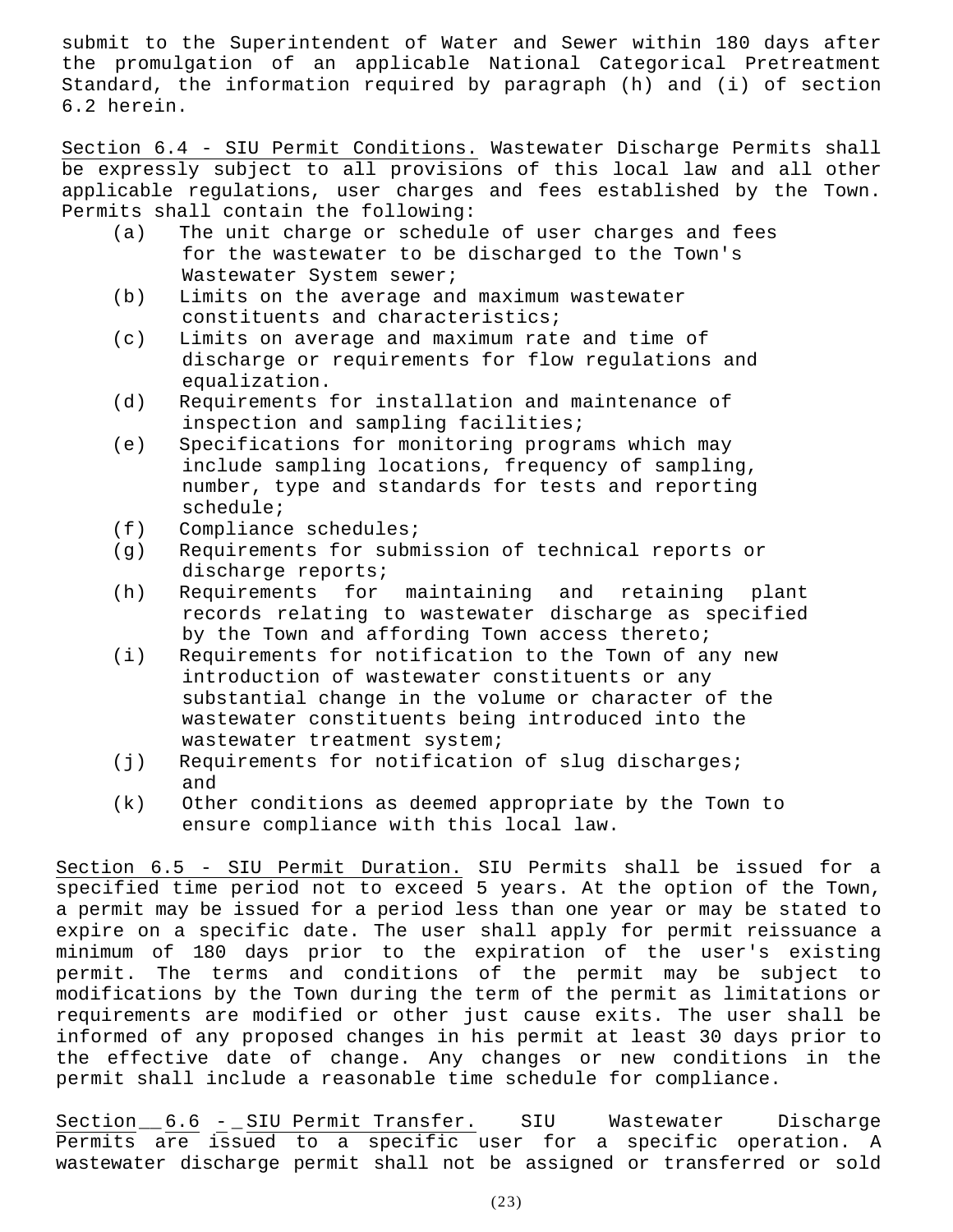to a new owner, new user, different premises or a new or changed operation without the approval of the Town. Any succeeding owner or user shall also comply with the terms and conditions of the existing permit.

Section 6.7 - Reporting Requirements for SIU Permit Holders.

- (A) Compliance Date Report. Within 90 days following the date for final compliance with applicable Pretreatment Standards or in the case of a New Source, following commencement of the introduction of wastewater into the Town's Wastewater System, any user subject to Pretreatment Standards and Requirements shall submit to the Superintendent of Water and Sewer a report indicating the nature and concentration of all pollutants in the discharge from the regulated process which are limited by Pretreatment Standards and Requirements and the average and maximum daily flow for these process units in the user facility which are limited by such Pretreatment Standards or Requirements. The report shall state whether the applicable Pretreatment Standards or Requirements are being met on a consistent basis and, if not, what additional O&M and/or pretreatment is necessary to bring the user into compliance with the applicable Pretreatment Standards or Requirements. This statement shall be signed by an authorized representative of the industrial user and certified to by a qualified professional.
- (B) Periodic Compliance Reports.
	- (1) Any user subject to a Pretreatment Standard, after the compliance date of such Pretreatment Standard or, in the case of a New Source, after commencement of the discharge into the Town's Wastewater System, shall submit to the Superintendent of Water and Sewer during the months of June and December, unless required more frequently in the Pretreatment Standard or by the Superintendent of Water and Sewer, a report indicating the nature and consideration of pollutants in the effluent which are limited by such Pretreatment Standards. In addition, this report shall include a record of all daily flows which during the reporting period exceeded the average daily flow reported in paragraph (a) of this section. At the discretion of the Superintendent of Water and Sewer, and in consideration of such factors as local high or low flow rates, holidays, budget cycles, etc., the Superintendent of Water and Sewer may agree to alter the months during which the above reports are to be submitted.
	- (2) The Superintendent of Water and Sewer may impose mass limitations on users which are using dilution to meet applicable Pretreatment Standards or Requirements or in other cases where the imposition of mass limitations are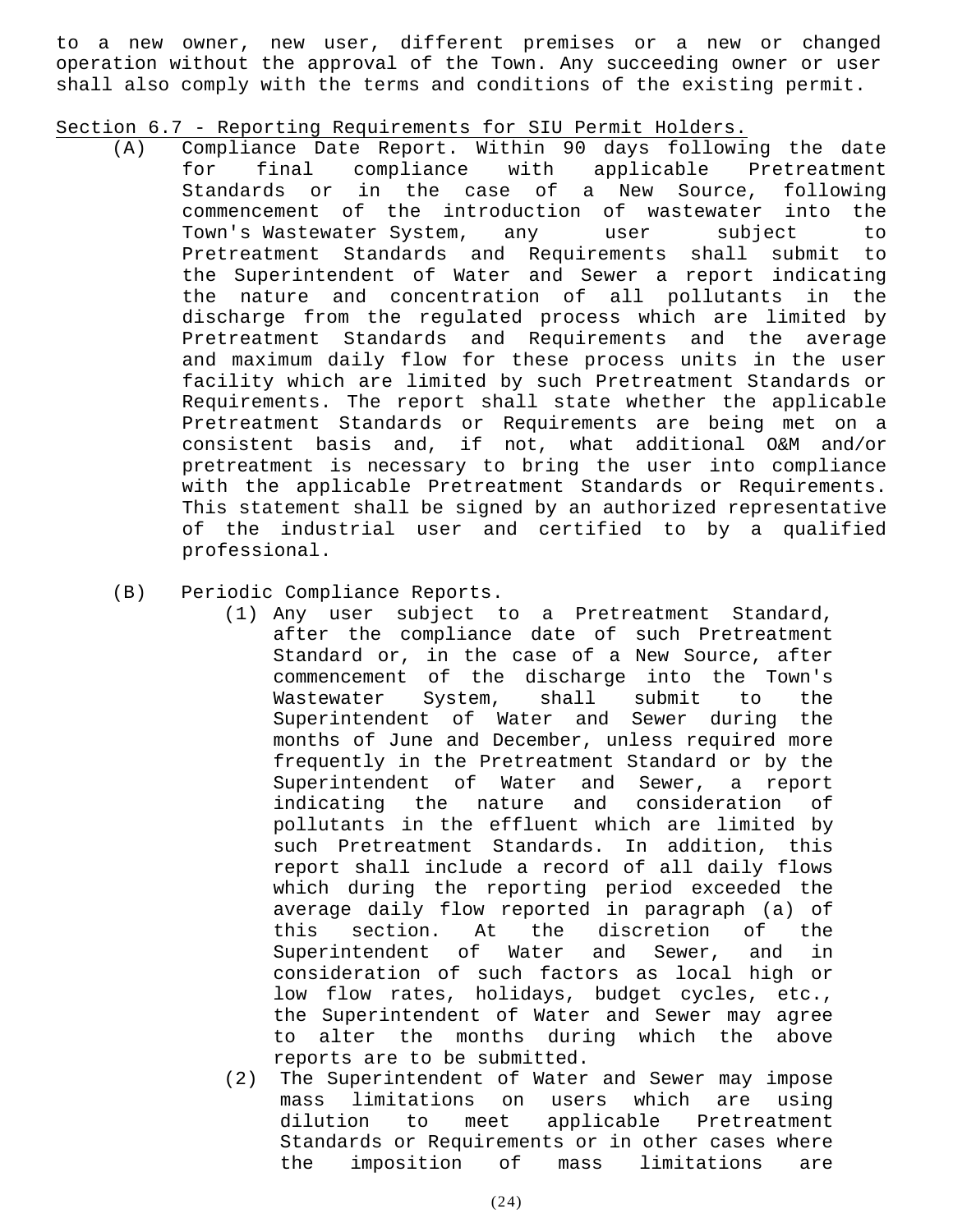appropriate. In such cases, the report required by subparagraph (1) of this section shall indicate the mass of pollutants regulated by Pretreatment Standards in the effluent of the user. These reports shall contain the results of sampling and analysis of the discharge, including the flow and the nature and concentration or production and mass where requested by the Superintendent of Water and Sewer of pollutants contained therein which are limited by the applicable Pretreatment Standards. The frequency of monitoring shall be prescribed in the applicable Pretreatment Standards. All analysis shall be performed in accordance with procedures established by the Administrator pursuant to section 304 (g) of the Act and contained in 40 CFR, Part 136 and amendments thereto or with any other test procedures approved by the Administrator. Sampling shall be performed in accordance with the techniques approved by the Administrator.

- (C) All reports and certifications must include the necessary signatory requirements per 40 CFR 403.12(I).
- (D) All SIUs must comply with the record-keeping requirements found in 40 CFR 403.12(o).

Section 6.8 - Monitoring Facilities for SIU Permit Holders. The Town shall require to be provided and operated at the user's own expense, monitoring facilities to allow inspection, sampling and flow measurement of the building sewer and/or internal drainage systems. The monitoring facility should normally be situate on the user's premises but the Town may, when such a location would be impractical or cause undue hardship on the user, allow the facility to be constructed in the public road or sidewalk area and located so that it will not be obstructed by landscaping or parked vehicles.

There shall be ample room in or near such sampling manhole or monitoring facility to allow accurate sampling and preparation of samples for analysis. The facility, sampling and measuring equipment shall be maintained at all times in a safe and proper operating condition at the expense of the user.

Whether constructed on public or private property, the sampling and monitoring facilities shall be provided in accordance with the Town's requirements and all applicable local construction standards and specifications. Construction shall be completed within 90 days following written notification by the Town.

Section 6.9 - Inspection and Samplinq. The town shall inspect the facilities of any user to ascertain whether the purpose of this local law is being met and all requirements are being complied with. Persons or occupants of premises where wastewater is created or discharged shall allow the Town or their representatives ready access at all reasonable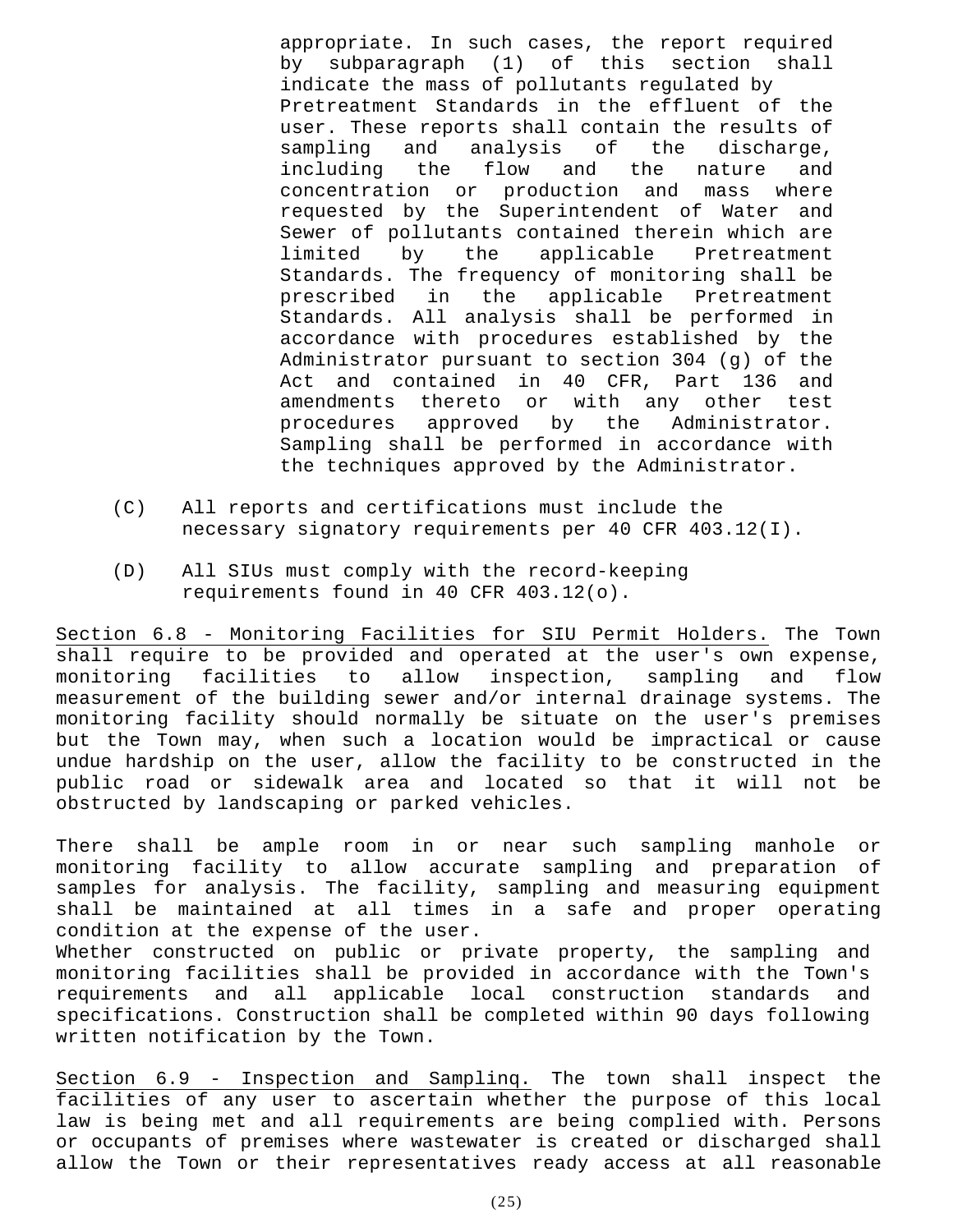times to all parts of the premises for the purpose of inspection, sampling, records examination or in the performance of any of their duties. The Town, POTW, Approval Authority and EPA shall have the right to set up on the user's property such devices as are necessary to conduct sampling inspection, compliance monitoring and/or metering operations. The filing of an application for a SIU Wastewater Discharge permit shall automatically grant to the Town the right of ingress to and egress from the premises of the applicant/user to conduct on the premises of the applicant/user sampling inspections, compliance monitoring and/or metering operations prior to and after issuance of a SIU Wastewater Discharge Permit. Where a user has security measures in force which would require proper identification and clearance before entry into their premises, the user shall make necessary arrangements with their security guards so that, upon presentation of suitable identification, personnel from the Town, POTW, Approval Authority and EPA will be permitted to enter without delay for the purposes of performing their specific responsibilities.

Section 6.10 - Pretreatment. Users shall provide necessary wastewater Pretreatment as required to comply with this local law and shall achieve compliance with all National Categorical Pretreatment Regulations. Any facilities required to pretreat wastewater to a level acceptable to the Town shall be provided, operated and maintained at the user's expense. Detailed plans showing the pretreatment facilities and operating procedures shall be submitted to the Town for review and shall be acceptable to the Town before construction of the facility. The review of such plans and operating procedures will in no way relieve the user from the responsibility of modifying the facility as necessary to produce an effluent acceptable to the Town under the provisions of this local law. Any subsequent changes in the pretreatment facilities or method of operating shall be reported to and be acceptable to the Town prior to the user's initiation of changes.

The Town shall annually publish in its official newspaper a list of the users which were not in compliance with any Pretreatment Requirements or Standards during the 12 previous months. The notification shall also summarize any enforcement actions taken against the user(s) during the same 12 months.

All records relating to compliance with Pretreatment Standards shall be made available to officials of the POTW, EPA or NYSDEC upon request.

SIUs must comply with the requirements of 40 CFR 403.12(p) including notifying the Town, in writing, of nay discharge of a substance, which, if otherwise disposed of would be hazardous waste under 40 CFR 261.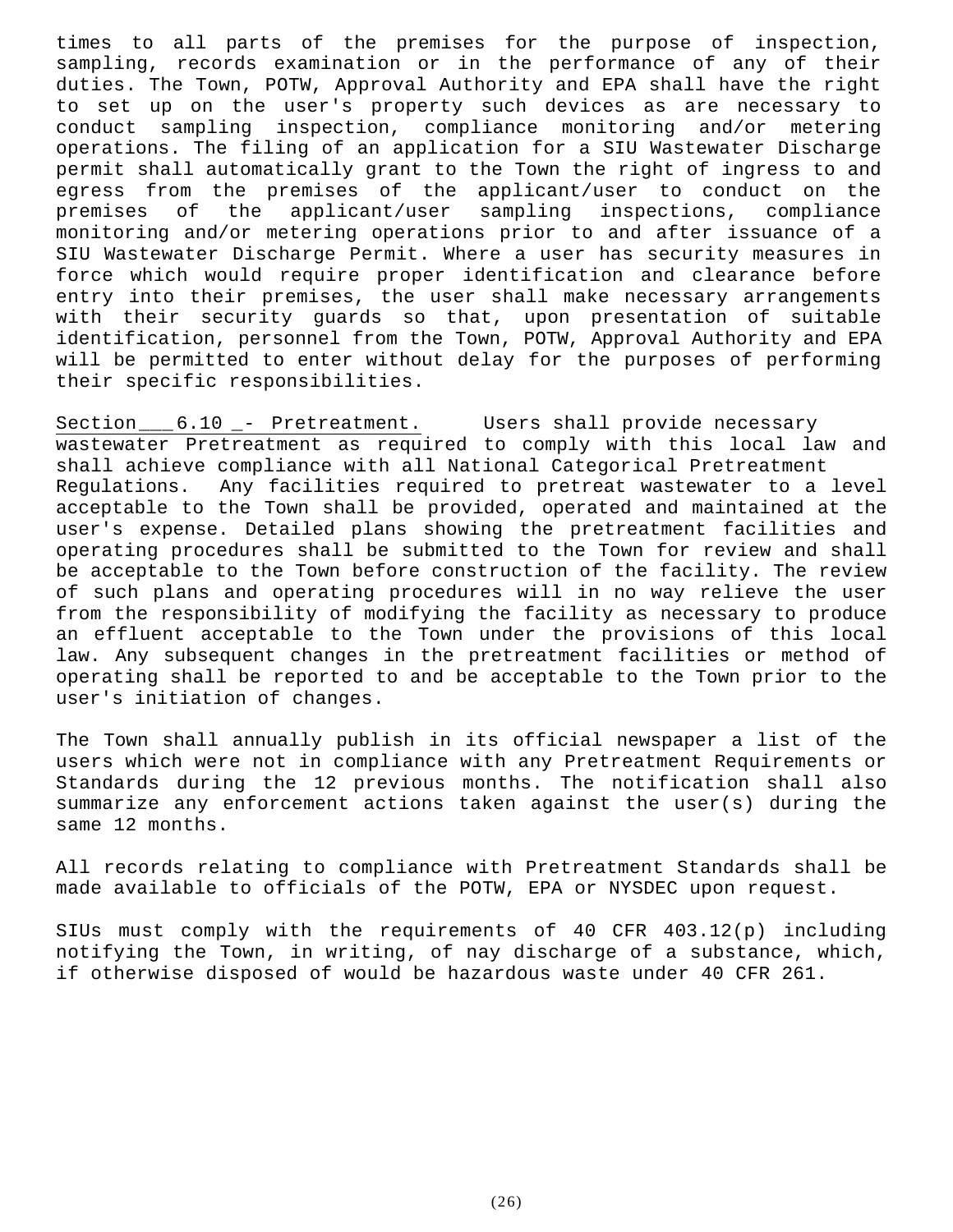#### ARTICLE 7 FEES

Section 7.1 - Purpose. It is the purpose of this article to allow the Town to recover costs from the users of the Town's wastewater disposal system for the implementation of the Industrial Pretreatment Program established herein. The applicable charges or fees shall be set forth in the Town's "Schedule of Charges and Fees - Industrial Pretreatment."

Section 7.2 - Charges and Fees. The Town may adopt charges and fees which may include:

- (a) fees for reimbursement of costs of setting up and operating the Town's pretreatment programs;
- (b) fees for monitoring, inspection and surveillance procedures;
- (c) fees for reviewing accidental discharge procedures and construction;
- (d) fees for permit application;
- (e) fees for filing appeals;
- (f) fees for consistent removal by the City WPCP of pollutants otherwise subject to National Pretreatment Standards; and -
- (g) other fees as the Town may deem necessary to carry out the requirements contained herein.

These fees relate solely to the matters covered by the Industrial Pretreatment Program and are separate from all other fees chargeable by the Town.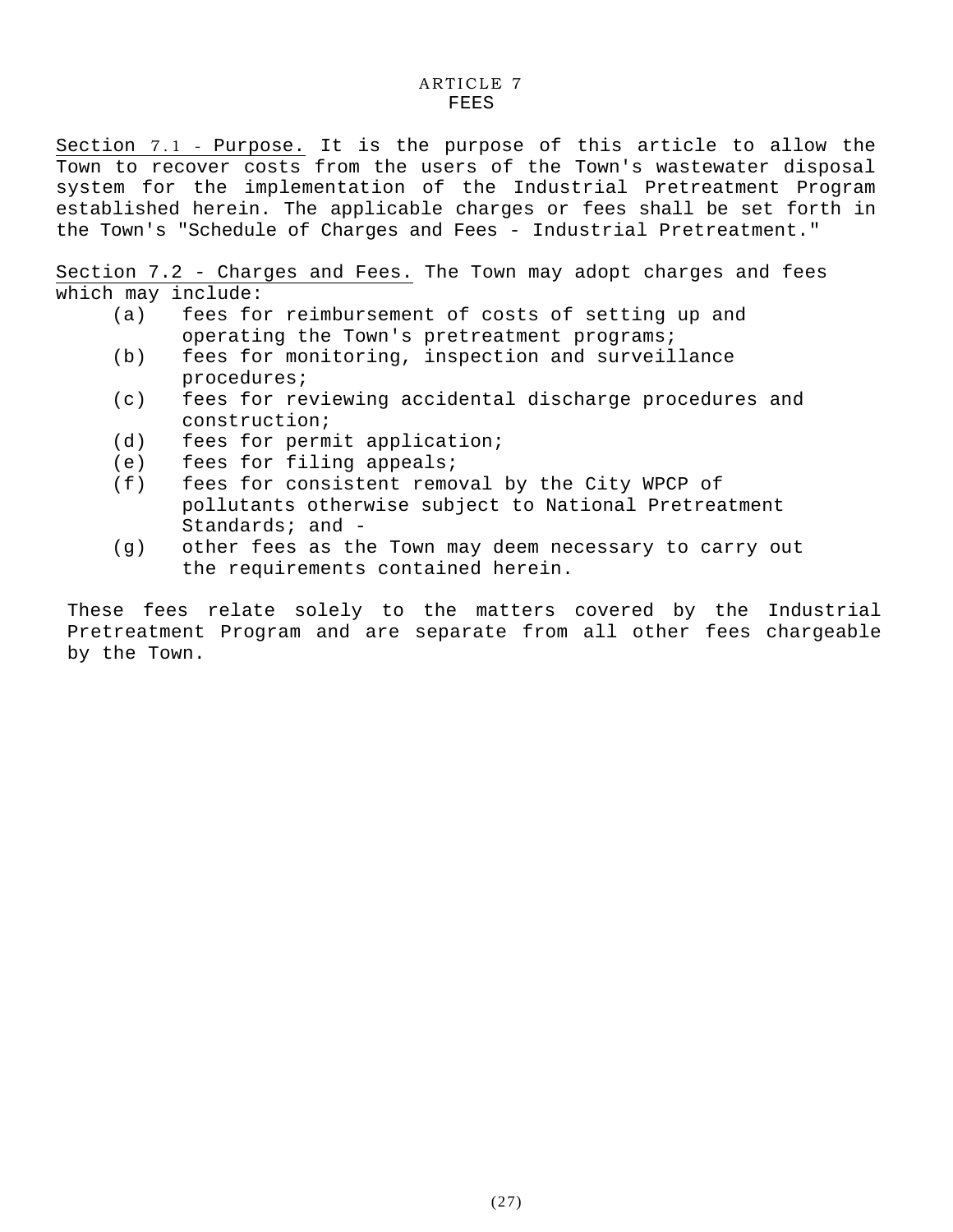Section  $8.1 -$  - Powers, and Authority of Inspectors. The Superintendent of Water and Sewer and other duly authorized employees of the Town, NYSDEC and U.S. Environmental Protection Agency, bearing proper credentials and identification, shall be permitted to enter all properties for the purposes of inspection, observation, measurement, sampling and testing in accordance with the <sup>p</sup>rovisions of this local law.

The Superintendent of Water and Sewer may require a user of sewer services to provide information needed to determine compliance with this local law. These requirements may include:

- (a) Wastewater discharge peak rate and volume over a specified time period;
- (b) Chemical analysis of wastewaters;
- (c) Information on raw materials, processes and
	- products affecting wastewater volume and quality;
- (d) Quality and disposition of septic liquids, sludge, oil, solvent or other materials important to sewer use control;
- (e) A plot plan of sewers of the user's property
- showing sewer and pretreatment facility location;
- (f) Details of wastewater pretreatment facilities; and (g) Details of systems to prevent and control the losses
- of materials through spills to the municipal sewer.

Section 8.2 - Confidential Information. Information and date on a user obtained from reports, questionnaires, permit application, permits and monitoring programs and from inspections, shall be available to the public or other governmental agencies without restriction, UNLESS the user specifically requests and is able to demonstrate to the satisfaction of the Town that the release of such information would divulge information, processes or methods of production entitled to protection as trade secrets of the user.

When requested by the person furnishing a report, the portions of a report which might disclose trade secrets or secret processes, shall not be made available for inspection by the public but shall be made available upon written request to governmental agencies for uses related to this local law, the State Pollutant Discharge Elimination System (SPDES) Permit and/or the Pretreatment Programs; provided, however, that such portions of a report shall be available for use by the State or any state agency in judicial review or enforcement proceedings involving the person furnishing the report. Wastewater constituents and characteristics will not be recognized as confidential information.

Information accepted by the Town as confidential shall not be transmitted by the Town to any governmental agency or to the general public until and unless a 10-day notification is given to the user.

Section 8.3 - Safety and Entry of Inspectors. While performing the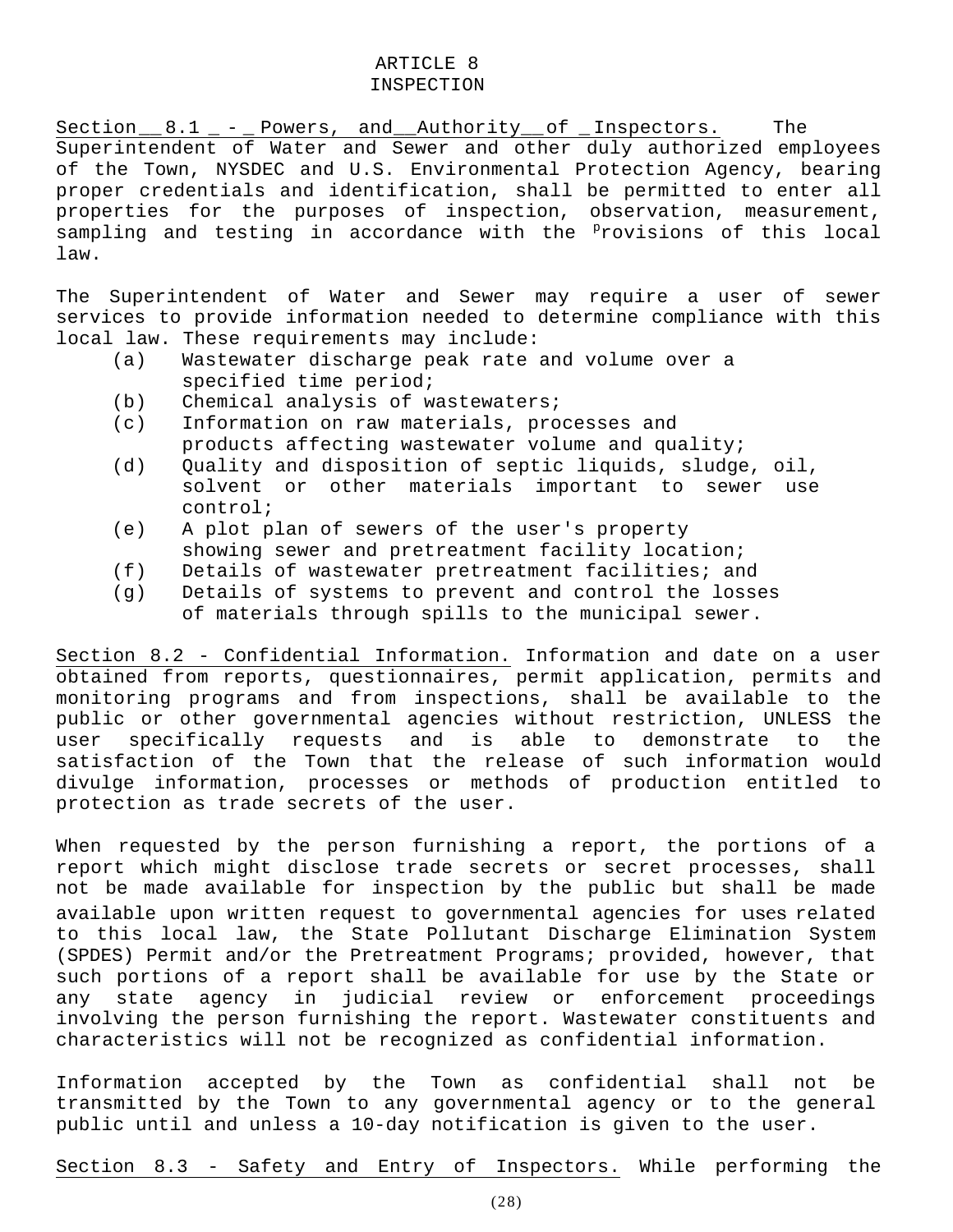necessary work on private properties referred to in Article 8, section 1 above, the Superintendent of Water and Sewer or duly authorized employees of the Town shall observe all safety rules applicable to the premises established by the user and the user shall be held harmless from injury or death of the Town employees and the Town shall indemnify the user against loss or damage to its property by Town employees and against liability claims and demands for personal injury or property damage asserted against the user and growing out of this gauging and sampling operation, except as such may be caused by the negligence or failure of the user to maintain safe conditions.

The Superintendent of Water and Sewer and other duly authorized employees of the Town bearing proper credentials and identification shall be permitted to enter all private properties through which the Town holds a duly-negotiated easement for the purposes of, but not limited to, inspection observation, measurement, sampling, repair and maintenance. All entry and subsequent work, if any, on said easement shall be done in full accordance with the terms of the duly-negotiated easement pertaining to the private property.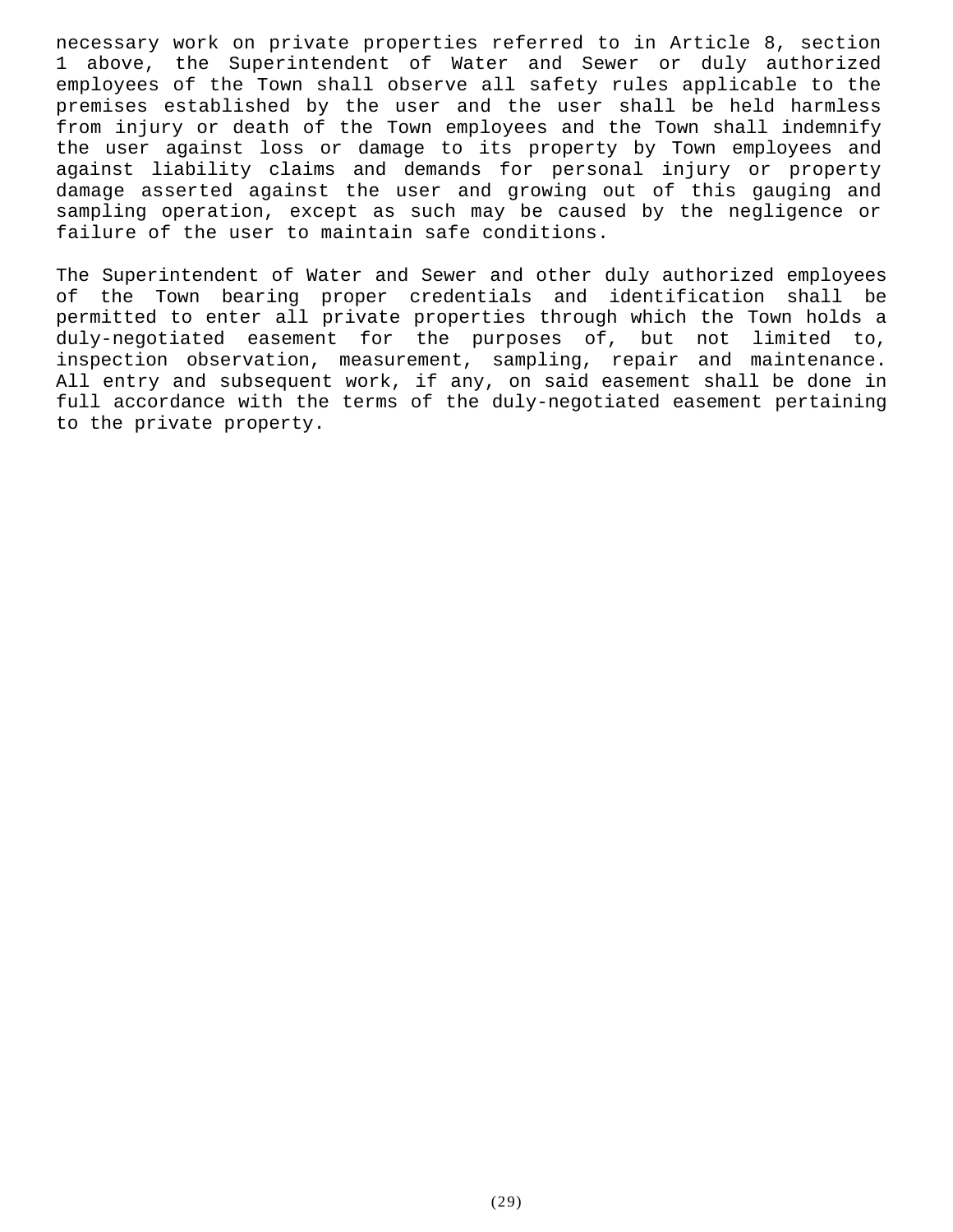### ARTICLE 9 ENFORCEMENT

The Town may suspend the wastewater treatment service and/or Wastewater Discharge Permit when such suspension is necessary, in the opinion of the Town, in order to stop an actual or threatened discharge which presents or may present an imminent or substantial endangerment to the health or welfare of persons or to the environment, or which causes interference with the POTW or causes the City to violate any condition of its SPDES Permit.

Section 9.1 - Enforcement. As provided in this Article, the provisions and requirements of this chapter, or any order, permit, license or approval issued hereunder shall be enforced by any or all of the following enforcement remedies:

- (A) Notice of violation;
- (B) Show cause hearing;
- (C) Compliance order;
- (D) Consent order;
- (E) Cease and desist order;
- (F) Suspension of treatment services or wastewater permit, or both;
- (G) Revocation of a permit, license, or approval;
- (H) Administrative fine;
- (I) Civil penalties;
- (J) Injunctive relief; and
- (K) Criminal penalties.

Section 1.2 - Notification of Violation. Whenever the Superintendent of Water and Sewer finds that any user has violated or is violating or contributes to violating this local law, the User's Wastewater Discharge Permit or any prohibition, limitation or requirements contained herein, the Superintendent of Water and Sewer may serve upon such User a written notice stating the nature of the violation. Within ten (10) days of the receipt of the notice a plan by or on behalf of the User, a plan for the satisfactory correction and prevention thereof, to include specific required actions, shall be submitted to the Superintendent of Water and Sewer by the User. Submission of such a plan does not relieve the User of liability under this chapter for any violations occurring before or after receipt of the notice of violation.

Section 9.3 - Show Cause Hearinq.

(A) The Superintendent of Water and Sewer may order any User who has violated or is violating or contributing to the violation of this chapter, the User's wastewater discharge permit, any order issued hereunder, or any prohibition or limitation of requirements contained herein, to show cause before the Superintendent of Water and Sewer why the proposed enforcement action should not be taken. A notice shall be served on the User specifying the time and place of a hearing to be held by the Superintendent of Water and Sewer regarding the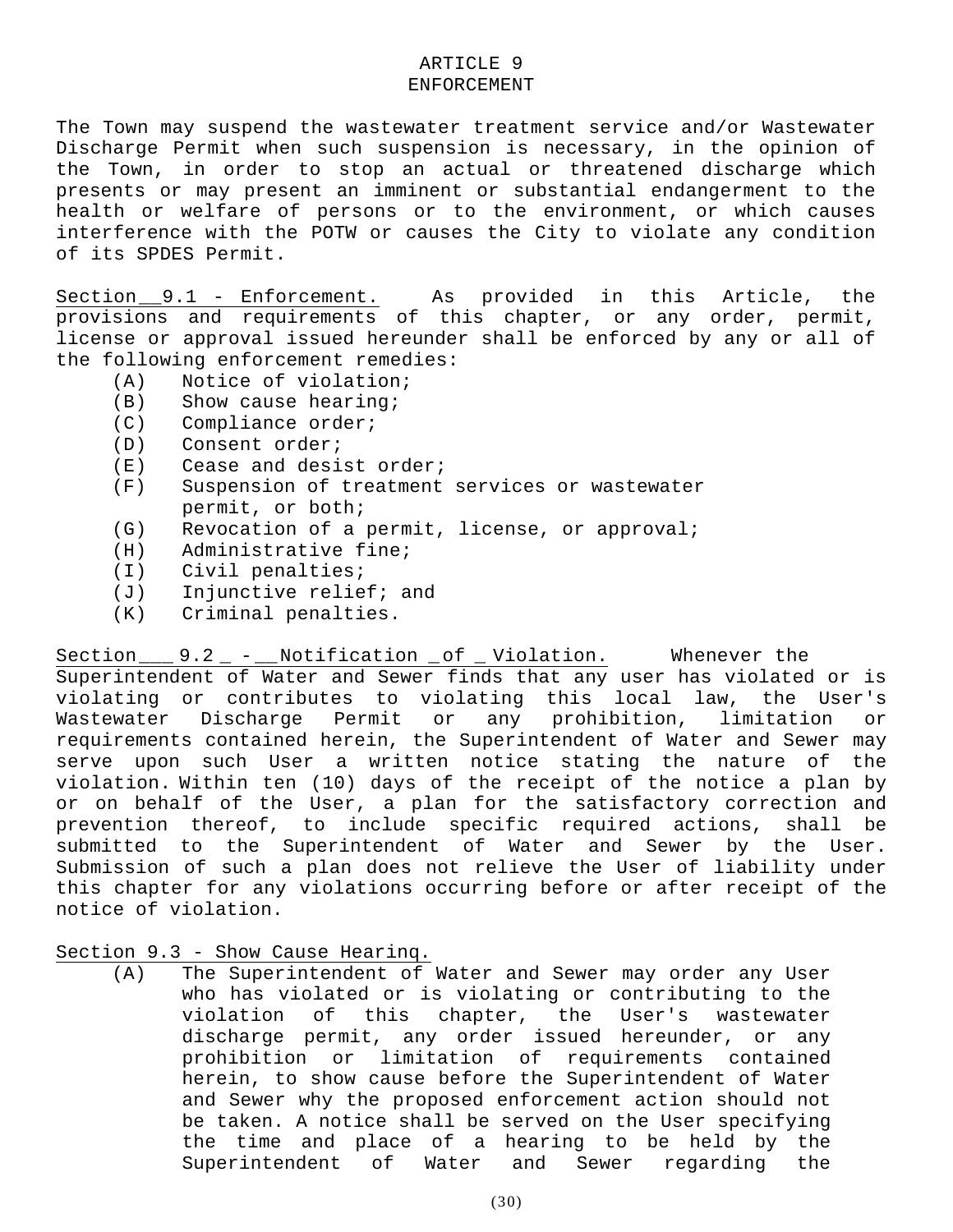violation, the reasons why the action is to be taken, the proposed enforcement action and directing the user to show cause before the Superintendent of Water and Sewer why the proposed enforcement action should not be taken. The notice of hearing shall be served personally or by registered or certified mail, return receipt requested, at least 10 days before the hearing. Service may be made on any agent or officer of a corporation. Even if a User is ordered to show cause, the Town may concurrently pursue other enforcement remedies.

- (B) The Superintendent of Water and Sewer shall conduct the hearing, take evidence and issue notices of hearing requesting the attendance and testimony of witnesses and the production of evidence relevant to any matter involved in such hearings. The Superintendent of Water & Sewer shall decide which testimony, documents and other exhibits are to be admitted into evidence. The Superintendent of Water and Sewer shall admit all evidence which is relevant, material or of probative value, but the rules of evidence shall not be applicable to a hearing conducted by the Superintendent of Water and Sewer.
- (C) At any hearing held pursuant to this local law, testimony taken will be under oath and recorded stenographically or by tape recording. The transcript, so recorded, will be made available to any member of the public or any party to the hearing upon payment of the usual charges therefore.
- (D) After the Su<sup>p</sup>erintendent of Water and Sewer has reviewed the evidence, the Superintendent of Water and Sewer may refer the matter to the Town Attorney for judicial enforcement, revocation of the permit, license or approval, or for issuance of a compliance order to the User or quash the enforcement proceedings. Further orders and directive as are necessary and appropriate may be issued.

Section 9.4 - Compliance order. When the Superintendent of Water & Sewer finds that any User has violated or is violating or contributes to the violation of this chapter, the User's wastewater discharge permit, or any prohibition, limitation or requirement contained herein, the Superintendent of Water and Sewer may issue an order to the User directing that, following a specified time period, sewer service shall be discontinued unless adequate treatment facilities, devices, or other related appurtenances have been installed and are properly operated. Orders may also contain such other requirements as are reasonably necessary and appropriate to address the noncompliance, including but not limited to the installation of pretreatment technology, additional self-monitoring and revised management practices.

Section 9.5 - Consent Orders. The Superintendent of Water and Sewer empowered to enter into consent orders, assurances of voluntary compliance, or other similar documents establishing an agreement with a User responsible for the noncompliance. Consent orders shall state the specific action to be taken by the User to correct the noncompliance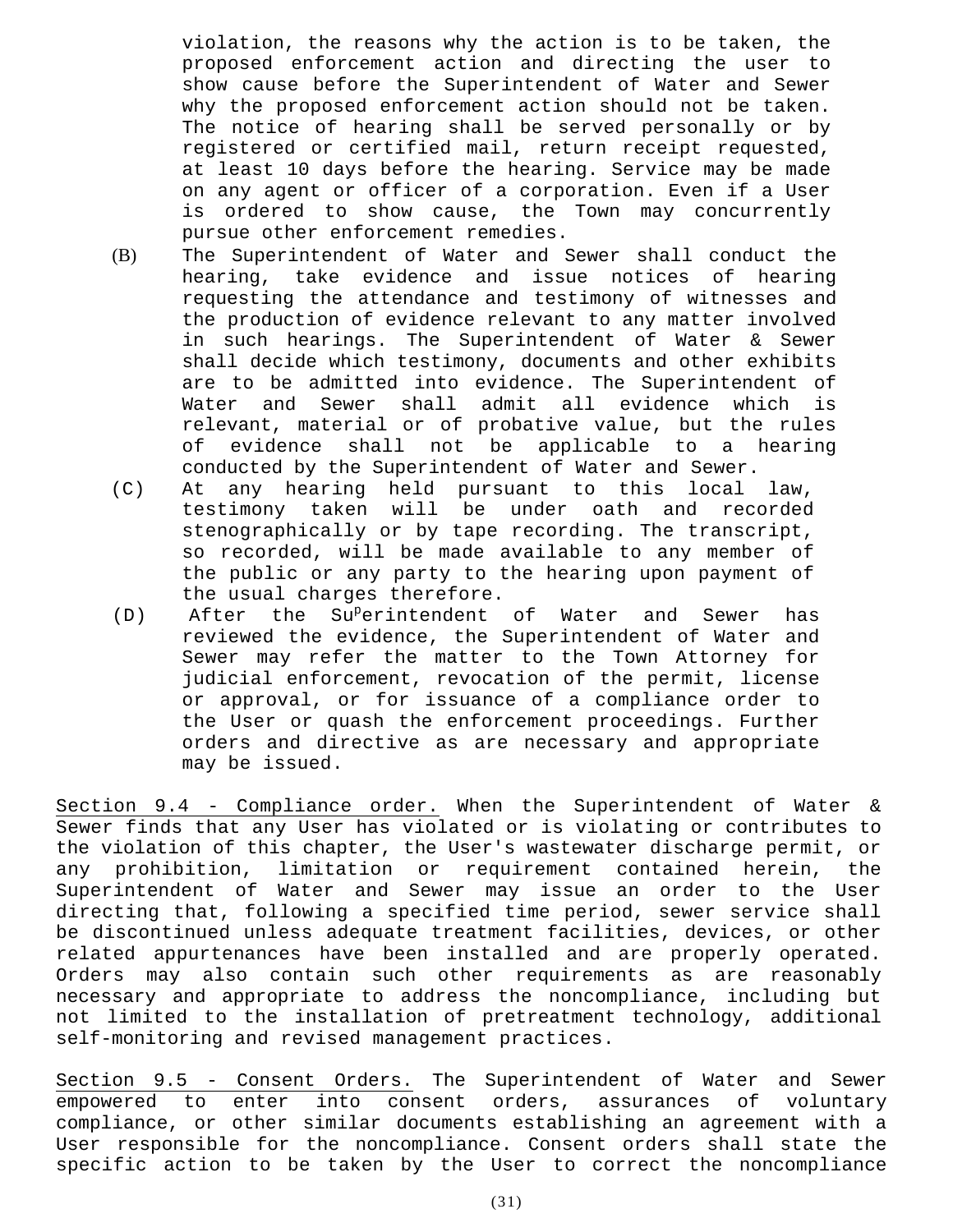within a time period specified therein. Consent orders shall have the same force and effect as compliance orders issued pursuant to Section 9.4.

Section 9.6 - Cease and Desist Orders. When the Superintendent of Water and Sewer finds that any User has violated or is violating or contributes to the violation of this chapter, the User's wastewater discharge permit, or any prohibition, limitation, or requirement contained herein, the Superintendent of Water and Sewer may issue an order to cease and desist all such violations and direct those persons in noncompliance to:

- (A) Comply forthwith; and
- (B) Take such appropriate remedial or preventive action as may be needed to properly address a continuing or threatened violation, including but not limited to halting operations and terminating the discharge.

Section 9.7 - Suspensions. The Superintendent of Water and Sewer may suspend wastewater treatment service or a wastewater discharge permit, or both, or any other permit, license, or approvals when such suspension is necessary, as determined by the Superintendent of Water and Sewer in order to stop an actual or threatened discharge which presents or may present an imminent or substantial endangerment to the health or welfare of persons, the environment or the POTW or the Town's Wastewater System or which causes the city to violate any condition of its SPDES Permit. The User shall be notified of the suspension in writing by the Superintendent of Water and Sewer and the suspension shall be effective immediately upon the User's receipt of such notice.

### Section 9.8 - Suspension Compliance.

- (A) Any User notified of a suspension of wastewater treatment service a wastewater discharge permit, or both, or any other permit, license, or approval, shall upon receipt of notification of suspension, immediately stop or eliminate the contribution or discharge. In the event of a failure of a User to immediately comply voluntarily with the suspension order, the Superintendent of Water and Sewer shall take such steps as deemed necessary including but not limited to immediate severance of the sewer connection, to prevent or minimize damage to the WPCP or sewer system or endangerment to any individuals or the environment. The Superintendent of Water and Sewer shall reinstate the wastewater discharge permit, the wastewater treatment service, or both, or any other suspended permit, license or approval, upon proof that the endangerment has passed. However, not withstanding the provisions of this section, no suspension shall be lifted if revocation proceedings have been commenced against the User.
- (B) A detailed written statement describing the causes of the harmful contribution or discharge and the measures taken to prevent any future occurrence shall be submitted by the User to the Superintendent of Water and Sewer within 15 days after the date of the commencement of the occurrence.

Section 9.9 - Revocation of Permit, License or Approval.

(A) The permit, license, or approval of any User may be revoked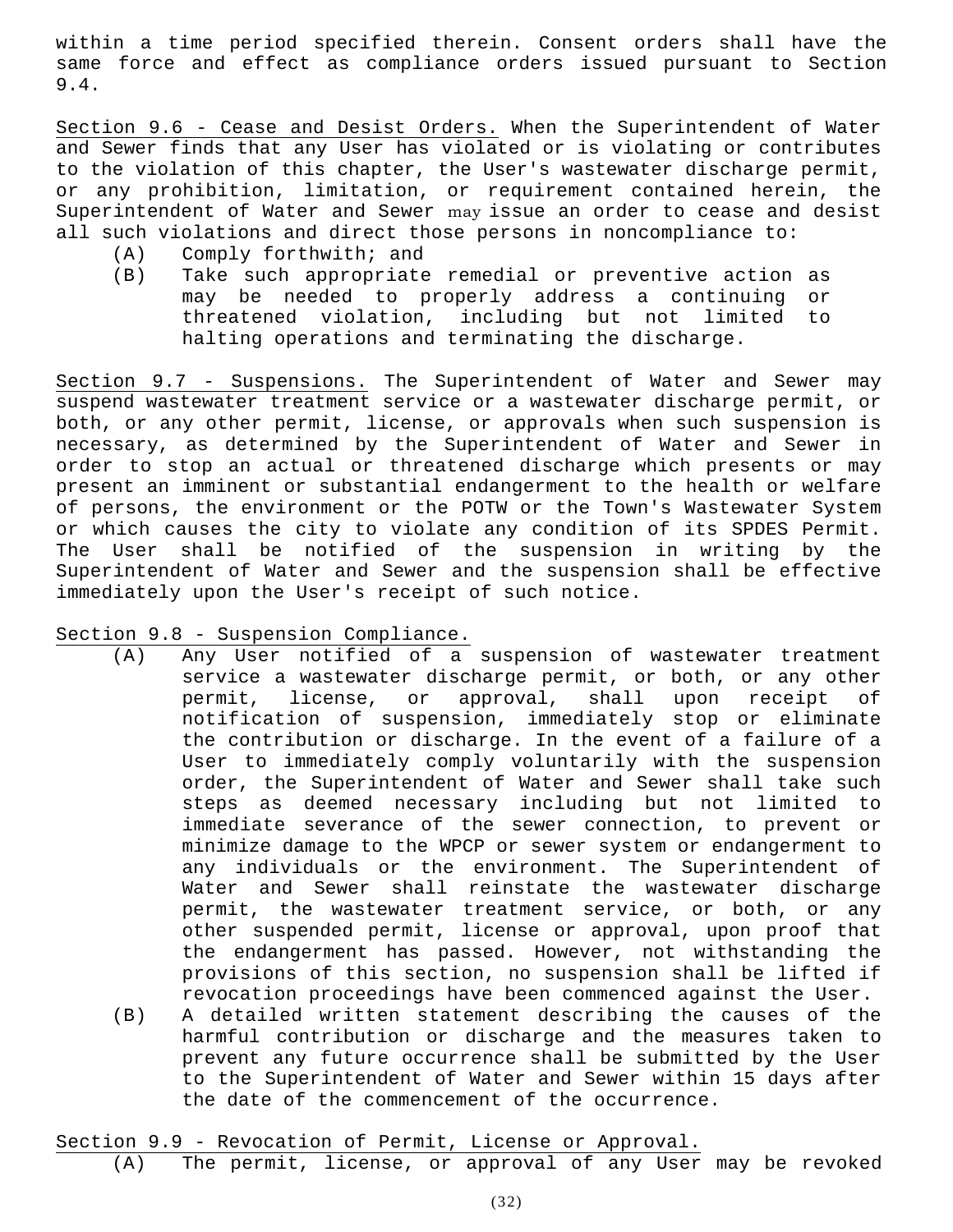in accordance with the procedures of this Article of this chapter for any of the following violations;

- 1) Failure of a User to factually report the wastewater constituents and characteristics of the User's discharge;
- 2) Failure of the User to report significant changes in operations, or wastewater constituents and characteristics;
- 3) Refusal of reasonable access to the User's premises for the purposes of inspection or monitoring; or,
- 4) Violation of an order, wastewater discharge permit, any other City issued permit, license or approval, or applicable state or federal regulations.
- (B) Prior to revocation of any permit, license or approval, an order to show cause shall be issued as provided in this Article.

## Section 9.10 - Affirmative Defenses, Temporary Noncompliance System Bypass.

- (A) Any User which experiences an upset in operations that places it in a temporary state of noncompliance, which is not the result of operational error, improperly designed treatment facilities, lack of preventive maintenance, or careless or improper operation, shall inform the Superintendent of Water and Sewer thereof, by telephone or other means, within one (1) hour of becoming aware of the upset. Where such information is given orally, a written report thereof shall be filed by the User within five (5) days. The report shall contain:
	- 1) A description of the upset, its cause(s), and the impact on the discharger's compliance status;
	- 2) The duration of noncompliance, including exact dates and times of noncompliance, and if the noncompliance is continuing, the time by which compliance is reasonably expected to be restored; and
	- 3) All steps taken or planned to reduce, eliminate, and prevent recurrence of such and upset.
- (B) A User which complies with the notification provisions of this section in a timely manner shall have an affirmative defense to any enforcement action brought by the Superintendent of Water and Sewer for any noncompliance with this chapter, or an order, permit, license, or approval issued hereunder, which arises out of violations attributable to and alleged to have occurred during the period of the documented and verified upset.
- (C) A bypass of the treatment system is prohibited unless all of the following conditions are met:
	- 1) The bypass was unavoidable to prevent loss of life, personal injury, or severe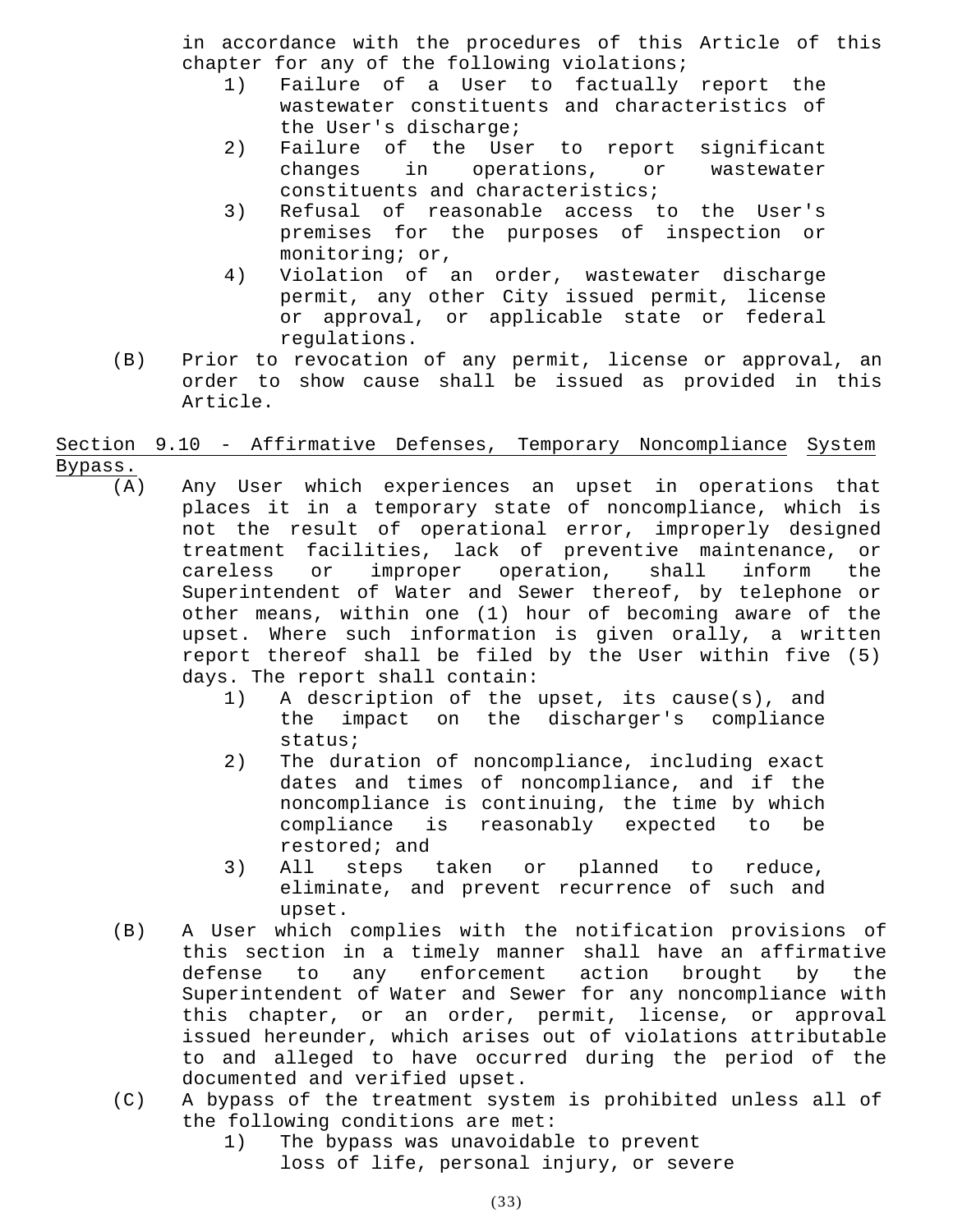property damage; and

- 2) There was no feasible alternative to the bypass, including the use of auxiliary treatment or retention of the wastewater; and
- 3) The User properly notified the Superintendent of Water and Sewer described in Subsection D of this section.
- (D) Users must provide notice to the Superintendent of Water and Sewer by telephone or other means, within one (1) hour of discovery of an unanticipated bypass. If necessary, the Superintendent of Water and Sewer may require the User to submit a written report explaining the cause(s), nature, and duration of the bypass, and the steps being taken to prevent its recurrence.
- (E) A User bypass may be approved by the Superintendent of Water and Sewer which does not cause pretreatment standards or requirements to be violated, but only if it is for essential maintenance to ensure efficient operation of the treatment system. Users anticipating a bypass must submit notice to the Superintendent of Water and Sewer at least ten (10) days in advance. The Superintendent of Water and Sewer may approve the anticipated bypass only if the circumstances satisfy those set forth in Subsection C of this section.

Section 9.11 - Appeals.

- (A) Any final action or decision of the Superintendent of Water and Sewer, which is an exercise of enforcement powers authorized in this chapter, may be appealed by the User or person aggrieved by the final enforcement action or decision.
- (B) For purposes of determining when an appeal is allowed, the following actions or decisions shall be considered final actions or decisions of the Superintendent of Water and Sewer.
	- 1) issuance of a compliance order;
	- 2) issuance of a cease and desist order;
	- 3) suspension of wastewater treatment service, a wastewater discharge permit, or any other permit, license or approval, for a period longer than thirty (30) days;
	- 4) revocation of wastewater treatment service, a wastewater discharge permit, or any other permit, license or approval;
	- 5) severance of a sewer connection for a period longer than thirty (30) days; or
	- 6) levy of an administrative fine.
- (C) All other actions and decisions of the Superintendent of Water and Sewer shall not be appealable, including but not limited to:
	- 1) issuance of a notice of violation;
	- 2) issuance of a show cause order;
	- 3) issuance of a notice of hearing;
	- 4) rulings, decisions and actions regarding the admissibility of evidence and any other matter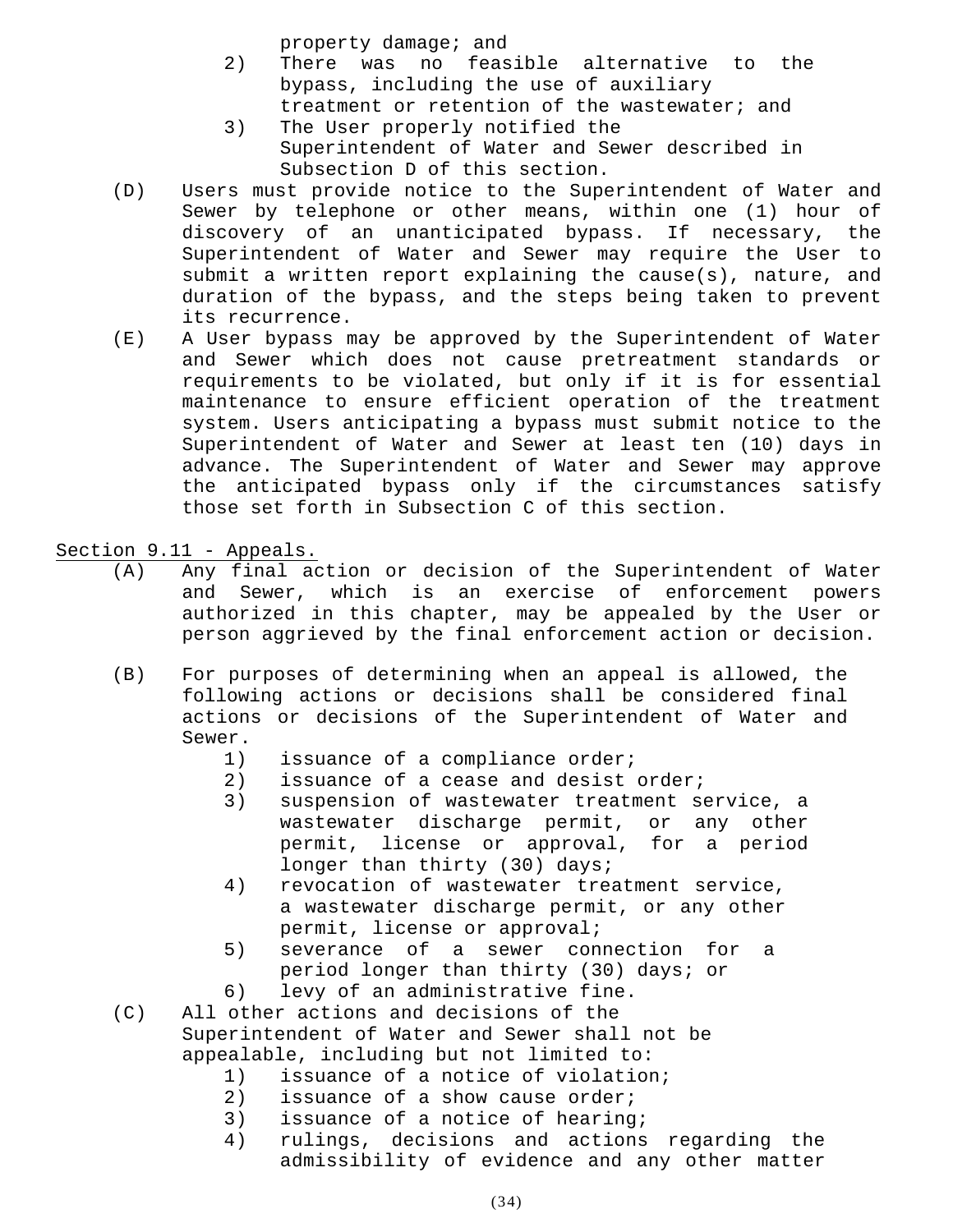arising in connection with the conduct of an enforcement hearing;

- 5) entering into or accepting consent orders, assurances of voluntary compliance or similar documents establishing an agreement with a User responsible for noncompliance;
- (D) All appeals shall be commenced by filing a written notice of appeal with the Superintendent of Water and Sewer within fifteen (15) days after the final action or decision of the Superintendent of Water and Sewer. If a notice of appeal is not timely filed, then the final action or decision of the Superintendent of Water and Sewer shall be binding, nonappealable, and enforceable in subsequent judicial proceedings, civil or criminal, or both.
- (E) All appeals authorized hereunder shall be heard by the Town Board. Upon the filing of a timely notice of appeal, the Superintendent of Water and Sewer shall deliver all records, documents, evidence, hearing transcripts, data, and all other relevant information to the Town Board.
- (F) The Town Board shall conduct a hearing on the appeal, shall issue notices of the hearing, and may request the attendance and testimony of witnesses and the production of evidence relevant to the appeal. The Town Board shall admit all evidence which is relevant, material or of probative value, but the rules of evidence shall not apply to the appeal hearing. The provisions of Subsection C of Section 9.4 shall apply to the appeal hearing.
- (G) The appeal to the Town Board shall be de novo. The Town Board may affirm, reverse or modify the actions or decisions of the Superintendent of Water and Sewer which are challenged in the appeal.
- (H) The Town Board shall issue written findings of fact and conclusions of law in its resolution of the appeal.

Section 9.12 - Injunctive Relief. The Superintendent of Water and Sewer, through the Town Board may petition a court of competent jurisdiction for a preliminary or permanent injunction, or both, restraining or compelling activities of a User who has violated this chapter, or any permit, license, approval or order issued hereunder.

Section 9.13 - Judicial remedies. If a user violates this chapter or any permit, license, approval or order issued hereunder, the Superintendent of Water and Sewer through the Town Attorney, may commence an action for appropriate legal or equitable relief, or both, including but not limited to enforcement of any orders issued hereunder, in a court of competent jurisdiction.

Section 9.14 - Annual Publication of Significant Violations. The Superintendent of Water and Sewer shall publish, at least annually in the largest daily newspaper circulated in the service area, a description of those Users who are found to be in significant violation of this chapter or any permit, license, approval or order issued hereunder during the period since the previous publication.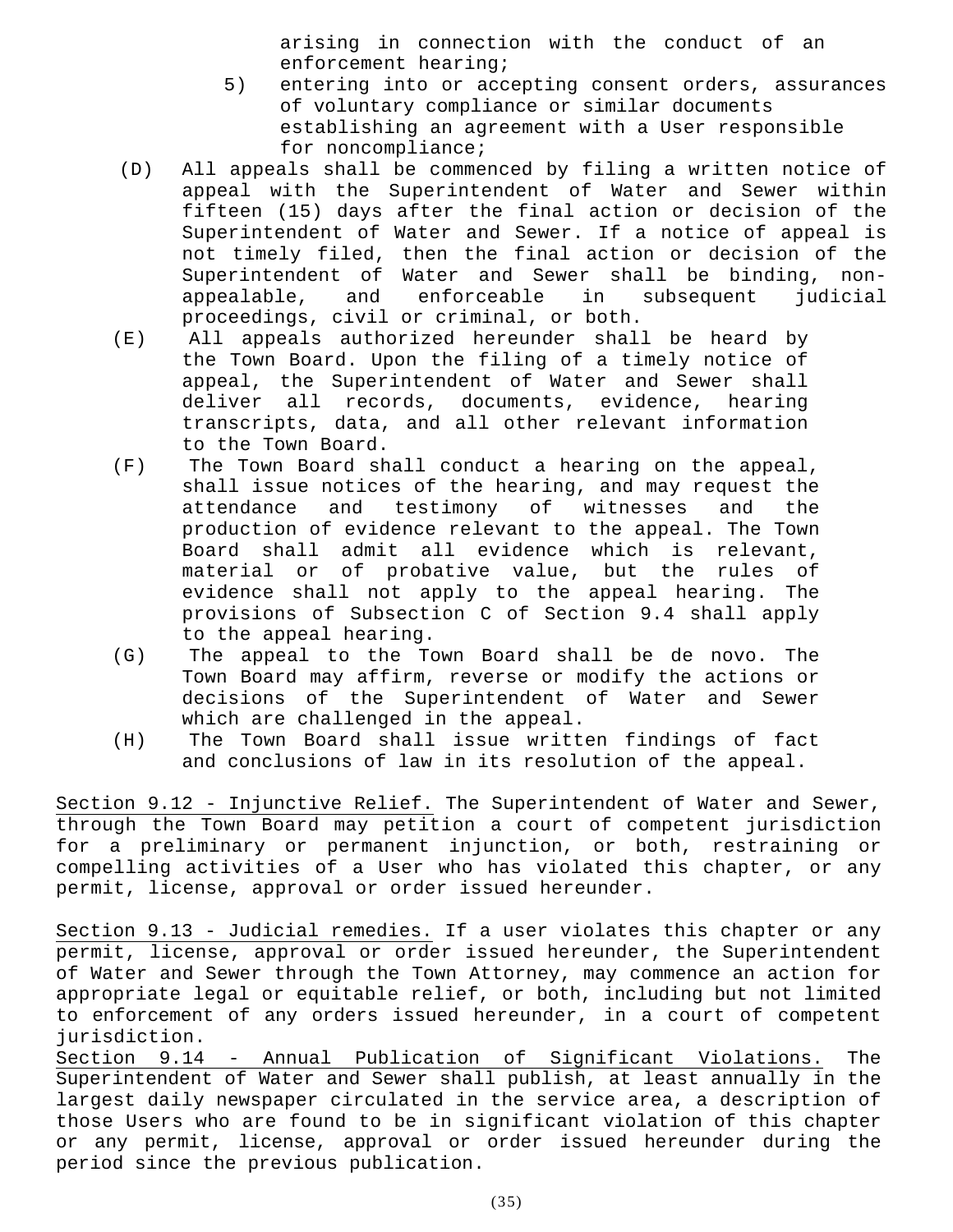### ARTICLE 10 FINES, PENALTIES AND CRIMINAL OFFENSES

Section 10.1 - Administrative fines. Not withstanding any other section of this chapter, any User who is found to have violated any provision of this chapter, or any permit, license, approval, or order issued hereunder, shall be fined by the Superintendent of Water and Sewer in an amount not to exceed one thousand dollars (\$1,000.00) per violation. Each day on which noncompliance shall occur or continue shall be deemed a separate and distinct violation. Such assessments may be added to the User's next scheduled sewer service charge and the Superintendent shall have such other collection remedies as are available to collect other service charges. Unpaid charges, fines and penalties, after final action by the Superintendent of Water and Sewer or after final action by the Town Attorney after an appeal from a decision of the Superintendent of Water and Sewer, shall constitute a lien against the User's property.

Section 10.2 - Civil Penalties. Any user who is found to have violated an order issued hereunder or who willfully or negligently failed to comply with any provision, prohibition, limitation or requirement of this local law or any permit license or approval issued hereunder, shall be fined not less than one thousand dollars (\$1,000.00) nor more than ten thousand dollars (\$10,000.00) per day of each offense or violation. Each day on which a violation shall occur or continue shall be deemed a separate and distinct offense. In addition to the penalties provided herein, the Town may recover as a civil penalty actual damages incurred by the Town to its sewage system, as well as reasonable attorney's fees, court costs, court reporters' fees and other expenses of litigation by appropriate suit at law against the User.

Section 10.3 - Criminal Offense. Any User who willfully or negligently violates any provision, limitation, prohibition or requirement of this chapter or any order, permit, license or approval issued hereunder, shall upon conviction, be guilty of a misdemeanor, punishable by a fine of not less than three hundred dollars (\$300.00) nor more than one thousand dollars (\$1,000.00) per violation per day, or imprisonment for not less than sixteen (16) days nor more than one (1) year or both.

Section 10.4 – Falsifying Information. Any person who knowingly makes any false statements, representations or certifications in application, record, report, plan or other document filed or required to be maintained pursuant to this Section or wastewater contribution permit, who falsifies, tampers with, or knowingly renders inaccurate any monitoring device or method required under this Section, upon conviction, be punished by a fine of not more than one thousand dollars (\$1,000) or by imprisonment for not more than six months or by both.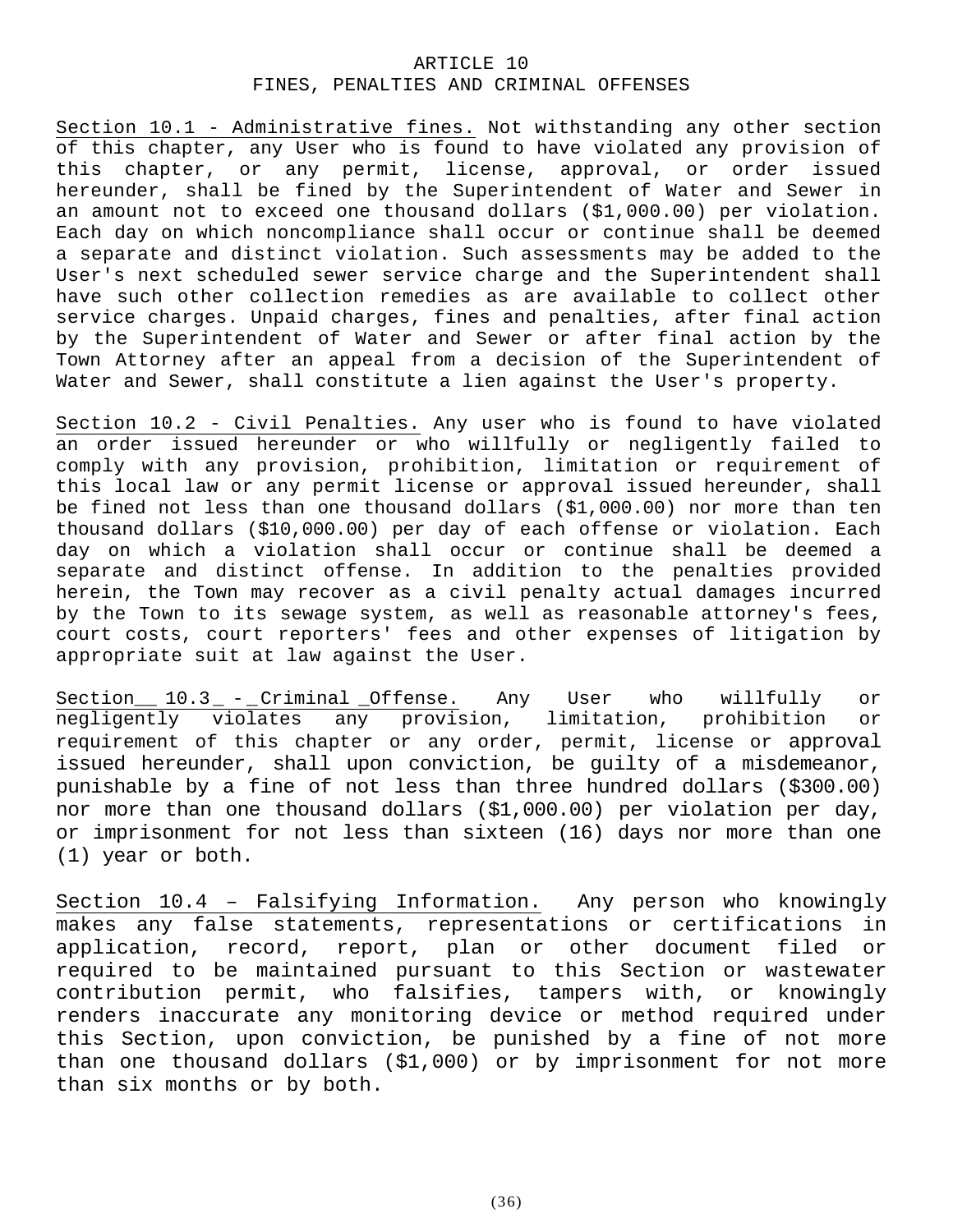# ARTICLE 11 PARTIAL INVALIDITY

If any section of this local law shall be held unconstitutional, invalid or ineffective, in whole or in part, such determination shall not be deemed to affect impair or invalidate the remainder thereof.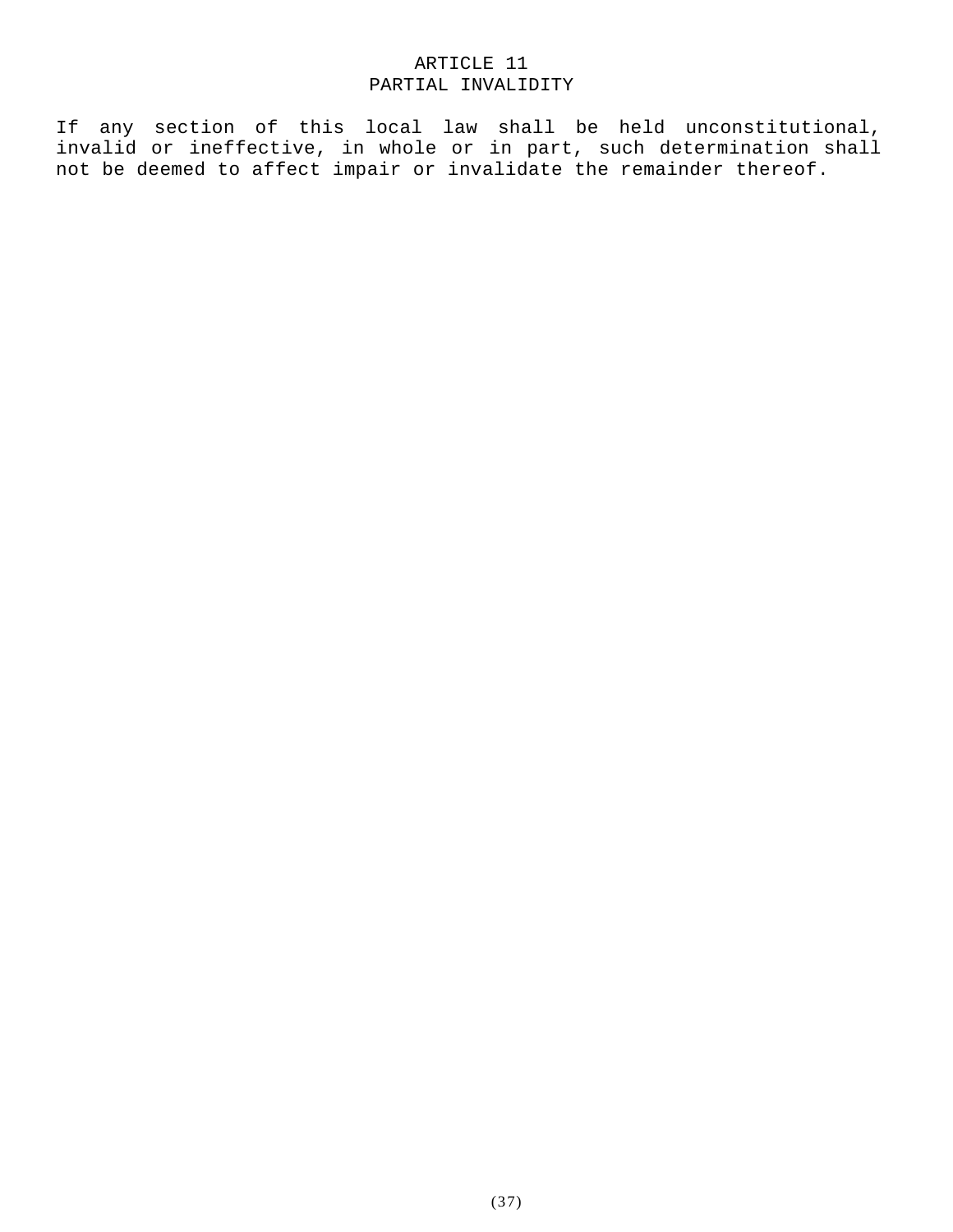All other local laws and parts of other local laws inconsistent or conflicting with any part of this local law are hereby repealed to the extent of such inconsistency or conflict.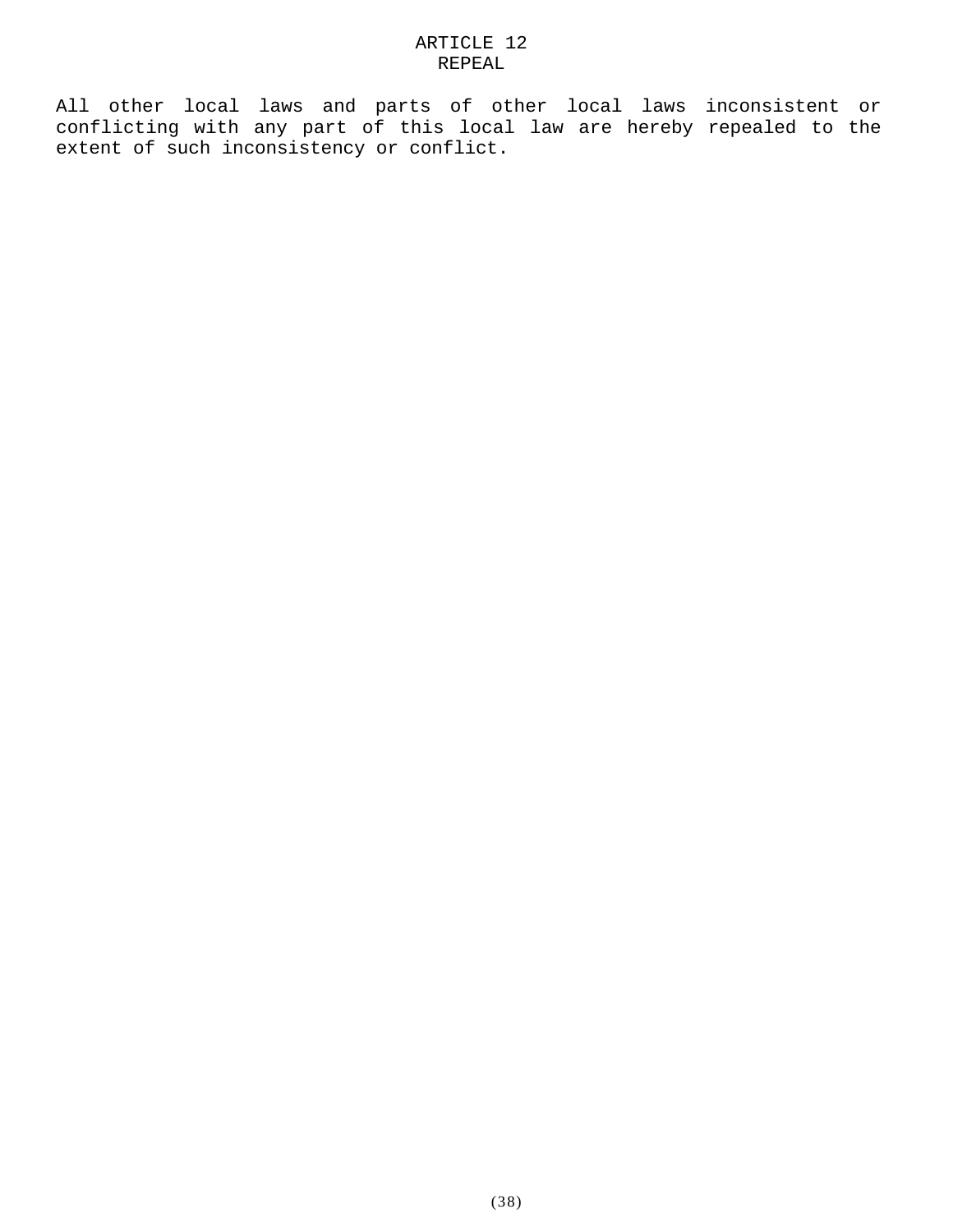# ARTICLE 13 EFFECTIVE DATE

This local law shall take effect upon its being duly filed in the office of the Secretary of State.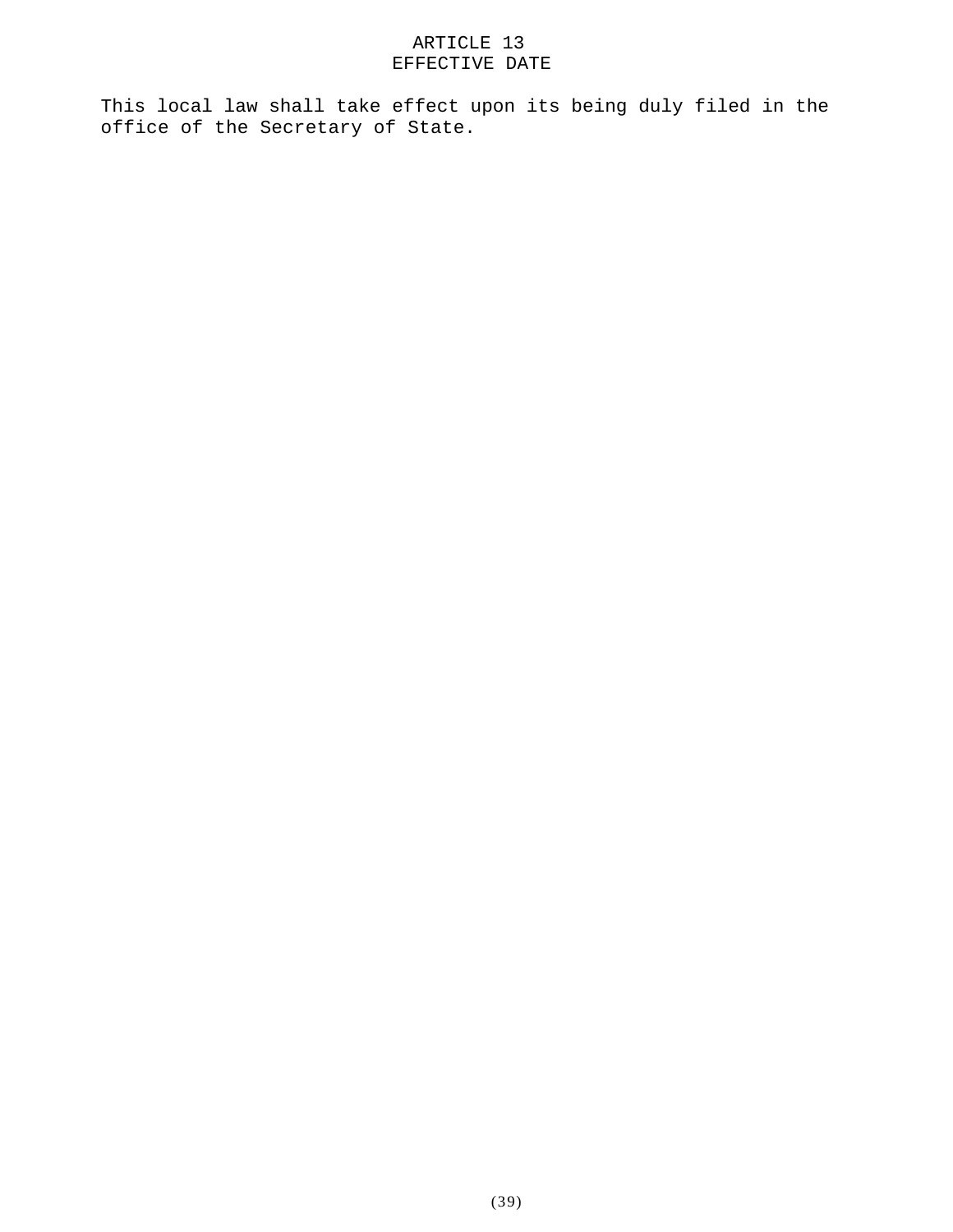(Complete the certification in the paragraph that applies to the filing of this local law and strike out that which is not applicable.)

#### 1. (Final adoption by local legislative body only.)

| I hereby certify that the local law annexed hereto, designated as local law<br>No. 1 05 2013 of the Town of Plattsburghwas duly passed                                                                                                                                      |
|-----------------------------------------------------------------------------------------------------------------------------------------------------------------------------------------------------------------------------------------------------------------------------|
| by the Town Board                                                                                                                                                                                                                                                           |
| (Name of Legislative Body)                                                                                                                                                                                                                                                  |
| with the applicable provisions of law.                                                                                                                                                                                                                                      |
| 2. (Passage by local legislative body with approval, no disapproval<br>or repassage after disapproval by the Elective Chief Executive<br>Officer.)                                                                                                                          |
| I hereby certify that the local law annexed hereto, designated as local law<br>$\text{No.}$ of $\begin{array}{ c c c c c }\n\hline\n\text{No.} & \text{of the} \\ \hline\n\end{array}$                                                                                      |
|                                                                                                                                                                                                                                                                             |
| (Name of Legislative Body)<br>(not disapproved) (repassed after disapproval) by the __________________________                                                                                                                                                              |
|                                                                                                                                                                                                                                                                             |
|                                                                                                                                                                                                                                                                             |
| In accordance with the applicable provisions of law.                                                                                                                                                                                                                        |
| 3. (Final adoption by referendum.)                                                                                                                                                                                                                                          |
| I hereby certify that the local law annexed hereto, designated as local law                                                                                                                                                                                                 |
|                                                                                                                                                                                                                                                                             |
| by reason of a (mandatory) (permissive) referendum, and received the<br>affirmative vote of a majority of the qualified electors voting thereon at<br>the (general) (special) (annual) election held on 19, in<br>accordance with the applicable provisions $\delta f$ law. |
| 4. (Subject to permissive referendum and final adoption because no valid<br>petition was filed requesting referendum.)                                                                                                                                                      |
| I hereby certify that the local law annexed hereto, designated as local law<br>of $19_{--}$<br>NO.                                                                                                                                                                          |
| of the (County)(City)(Town)(Village) of<br>was duly passed by, the<br>19<br>, and vas (appxoved) (not<br>on                                                                                                                                                                 |
| disapproved) (repassed<br>$_{(i)}$ Name of Legislative Body)                                                                                                                                                                                                                |
| 19<br>Such<br>after disapproval) by the<br>оn<br>local law was subject to                                                                                                                                                                                                   |
| (Elective Chief Executive Officer*)                                                                                                                                                                                                                                         |
| permissive referendum and no valid petition requesting such referendum was<br>filed as of 19.,<br>in accordance with the applicable provisions of law.                                                                                                                      |
|                                                                                                                                                                                                                                                                             |

'Elective Chief Executive Officer means or includes the chief executive officer of a county elected on a county-wide basis or, if there be none, the chairman of the county legislative body, the mayor of a city or village, or the supervisor of a town where such officer is vested with the power to approve or veto local laws or ordinances. -